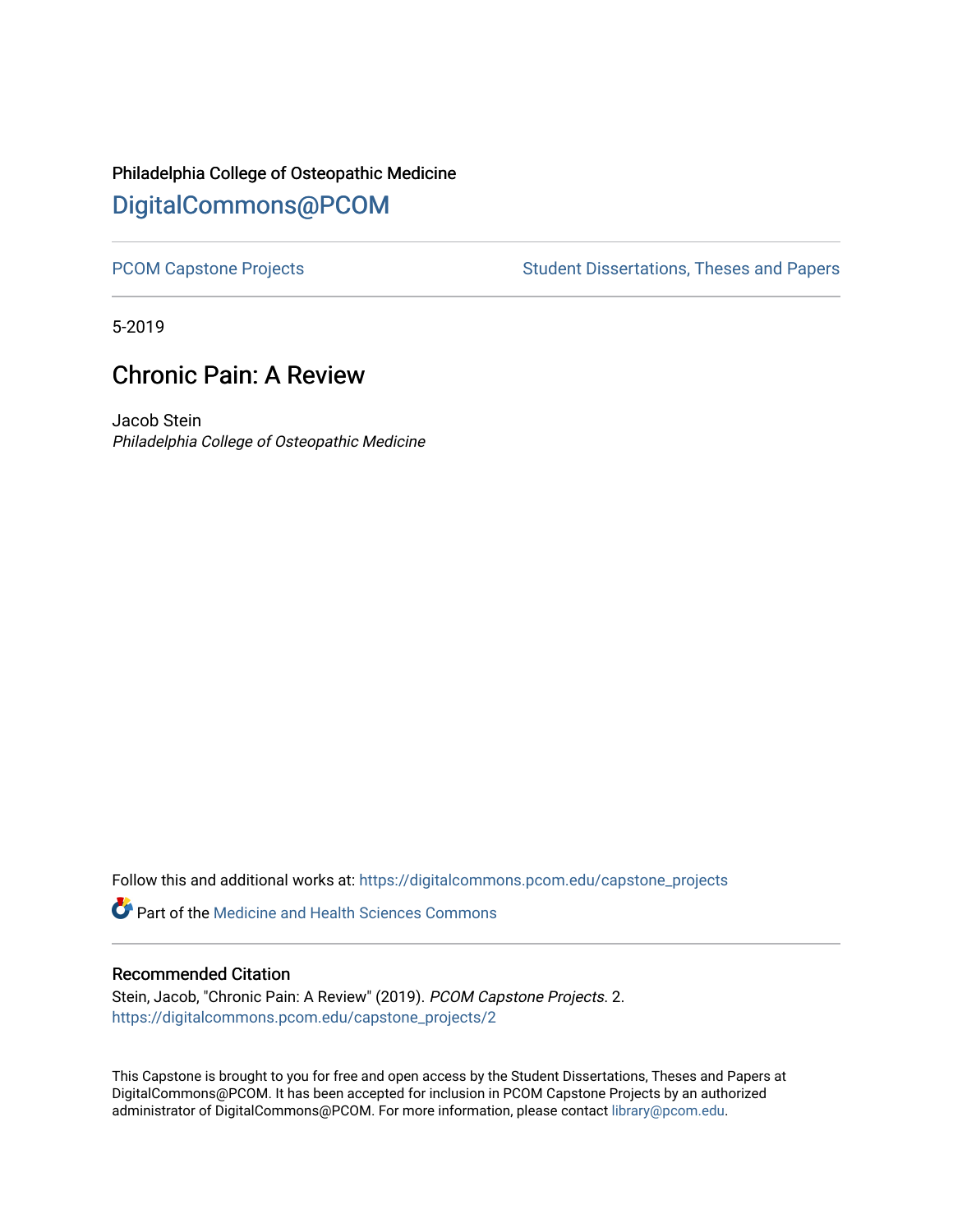*Jacob Stein*

*May 24th 2019*

# *CHRONIC PAIN: A REVIEW*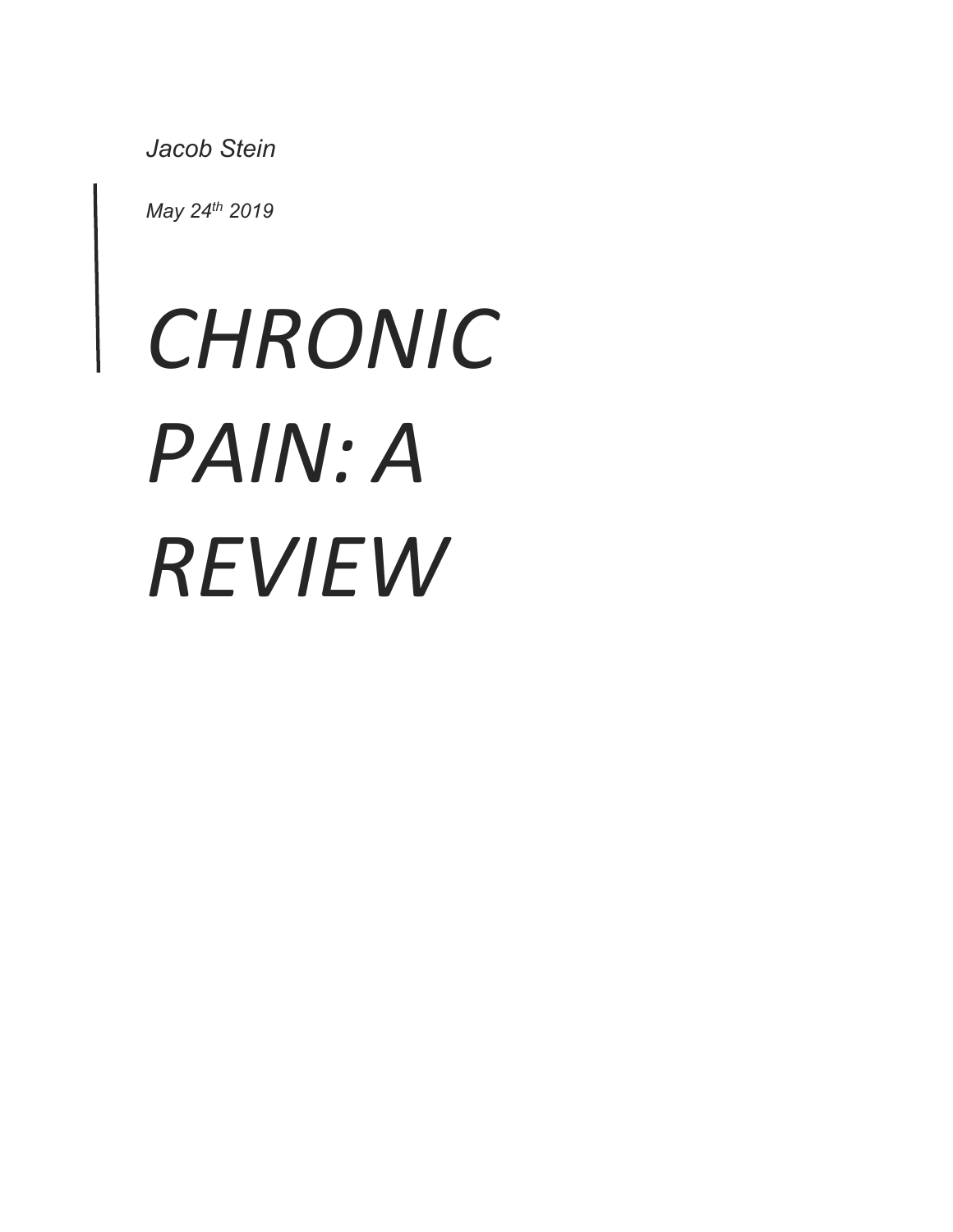**Abstract:** Chronic pain can be a debilitating condition which weighs heavy upon its sufferers and the healthcare system at large. Although such a common condition, chronic pain can be an ambiguous term that incorporates many emotional, psychological, and physical states. Due to epidemiologically relevant psychological and physical conditions between chronic pain patients and substance-use disorder populations, a model relating to the latter population has been suggested. The CReAM (Combined reward anti-reward model) has been used to develop a better understanding of the feed-forward nature of deteriorating pain conditions. Researchers have identified certain anatomical regions that may play a role in the pathological condition, both cortical and subcortical regions of the brain and the spinal cord. Appropriate molecular mechanisms have been implicated in the development of chronic pain, including long-term potentiation and depression at the synaptic level. The mapping of cortical circuits and systems relating to chronic pain conditions has been a continually growing topic in this research field as additional areas, and connections continue to be discovered and understood. This mounting input of data has led to complex interweaving cortical networks involving mesolimbic, mesocortical, basal ganglia, endogenous analgesic system, reward, anti-reward, and many more systems working together in this pathological state. Due to the numerous potential causes, areas affected, the span of psychological and physical symptoms, and lack of options treatment of chronic pain has been a challenging prospect. This challenge has led to a number of unintended consequences that burden the healthcare system, such as the opioid crisis currently faced in the United States. Overall chronic pain is a challenge that is enormous, but necessary to face as the condition takes its toll on the millions of sufferers.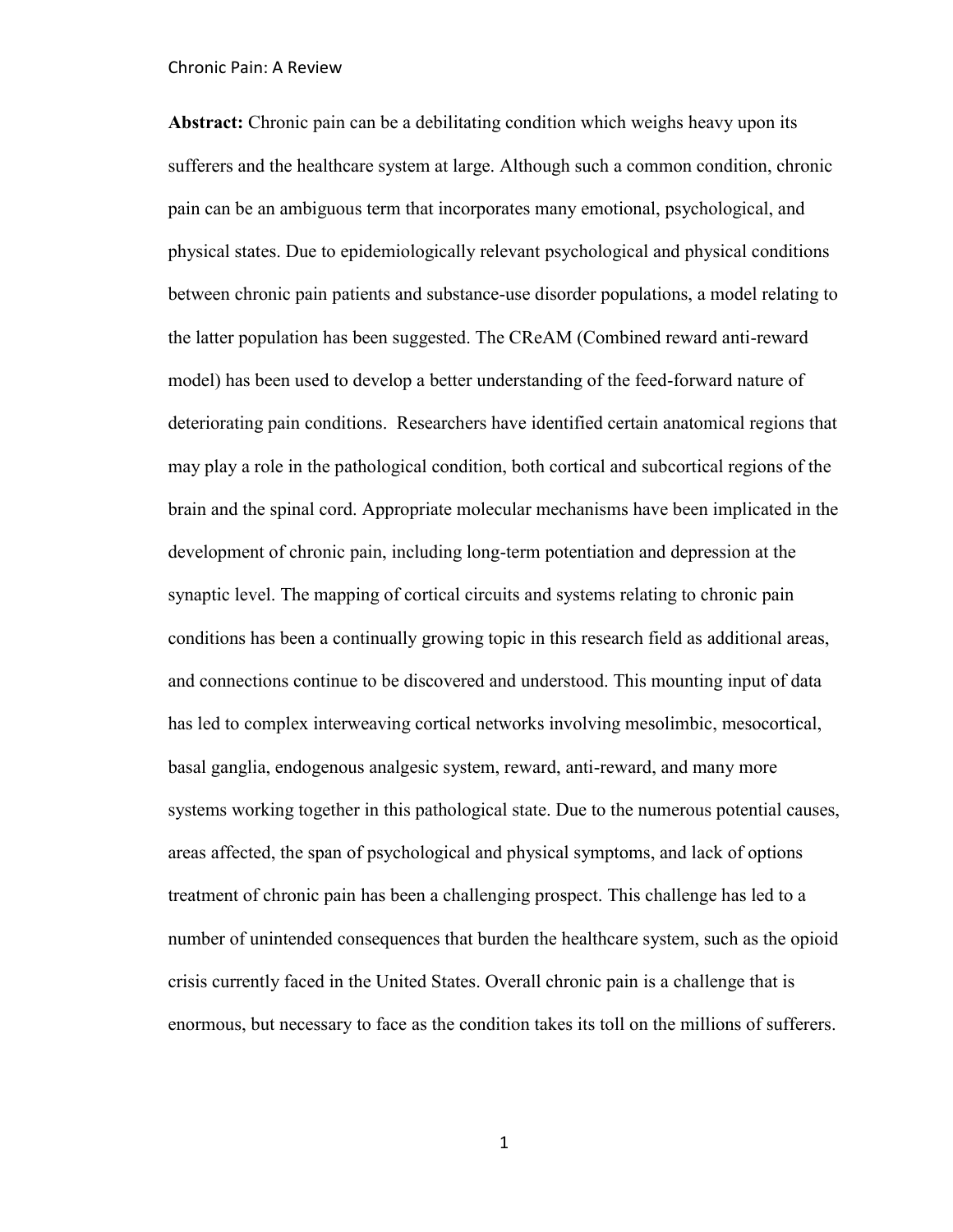#### **Introduction**

Pain is an evolutionarily significant response; necessary for survival and under the modern lens of medicine a critical diagnostic tool. Pain is also debilitating, psychologically grueling, and can be life-changing. Although only a singular word, pain encompasses many things; from the acute sensation of stubbing a toe to the emotional feelings of loss and heartbreak. Further, beyond the variety of sensation, the time periods of pain differ as well on a scale from acute to chronic. However, what precisely chronic pain is, differs from sources and the mechanisms and principles behind the idea are still vague; traditional acute pain mechanisms linked to direct injury or sensations are more evident than chronic pain.

The mechanism and pathway of acute pain are well documented. In general pain first stimulates nociceptive sensory neurons in the periphery, from there the signal hitches a ride on nerve fibers through the dorsal root ganglion synapsing onto the dorsal horn of the spinal cord. From the dorsal horn, the information travels to the brain via the spinothalamic tract where it travels to multiple locations via thalamic tracts primarily the somatosensory cortices (S1  $\&$  S2). Cortico-limbic structures interpret the stimuli and modulate these signals based on multiple variables. The pain may be modulated via the endogenous analgesia system from inputs of the cortico-limbic structures. (Elman  $\&$ Borsook 2016). While these pathways are reasonably well-understood, the transition to chronic pain remains elusive. Chronic pain outlasts regular time of healing if associated initially with disease or injury (Grichnik & Ferrante 1991). In a sense, this was a clue that chronic pain involves the modulation of central nervous system circuits and structures,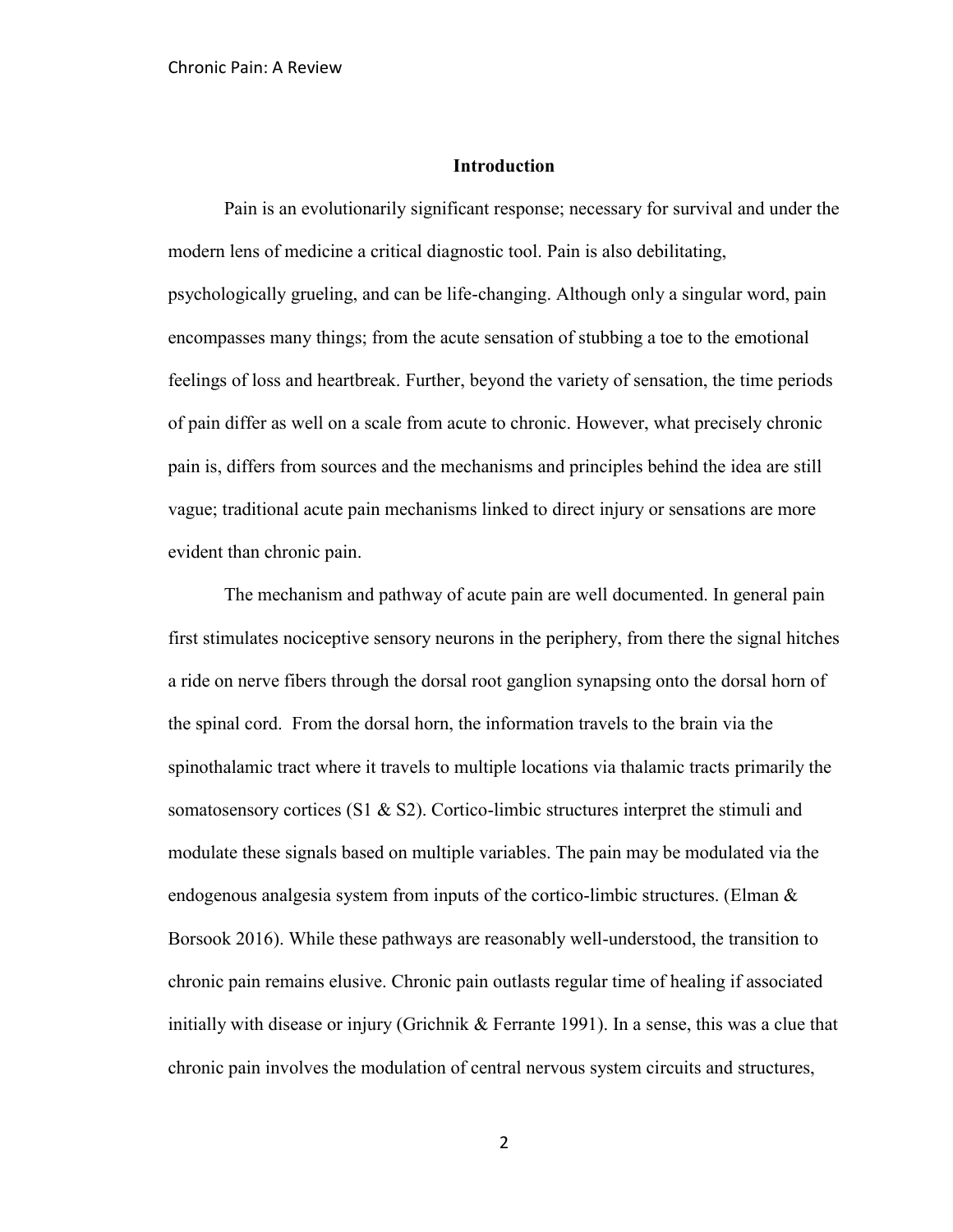which is most likely the result of allostasis. Allostasis referring to the physiological and behavioral fluctuating homeostatic changes undergone by the body in response to stressors. When the allostatic load, allostasis over time (McEwen  $\&$  Stellar 1993), increases the failure of homeostasis to meet the demands which have shown to cause dysregulation of reward and anti-reward circuitry in the brain (Borsook et al. 2016).

The primary reward circuit involves dopaminergic neurons in three primary structures the ventral tegmental area (VTA), nucleus accumbens (NAc), and medial prefrontal cortex (mPFC). Other structures play a role in this circuit as well including limbic structures such as the amygdala and hippocampus. This circuit, when activated, portrays pleasurable or hedonic information that relates to wanting or motivation to pursue or continue an action. Essential distinctions have been made in this pathway indicating orbitofrontal cortex and opioids, endogenous or exogenous, induce the pleasurable aspects of reward and pain modulation, while ventral striatal dopamine is implicated in the motivational avoidance of painful stimuli (Becker et al. 2012). These processes are opponents of the anti-reward or pain circuits in the brain which serve as aversive signals of an action. An interesting structure found in this aversive pathway is the habenula (Hb). Particularly the lateral habenula (LHb) has been shown to reduce dopaminergic activity in the tegmental area, and inhibition of this area reveals inhibition of aversive activity in mice (Stopper & Floresco 2014). In reference to both pain and reward, there has been a multitude of overlapping structures identified in both processes including: dorsal and ventral striatum, anterior cingulate cortex, orbitofrontal cortex, insula, and habenula. These structures are of interest because these have similar modifications in both chronic pain and pain treatment. For example, the habenula has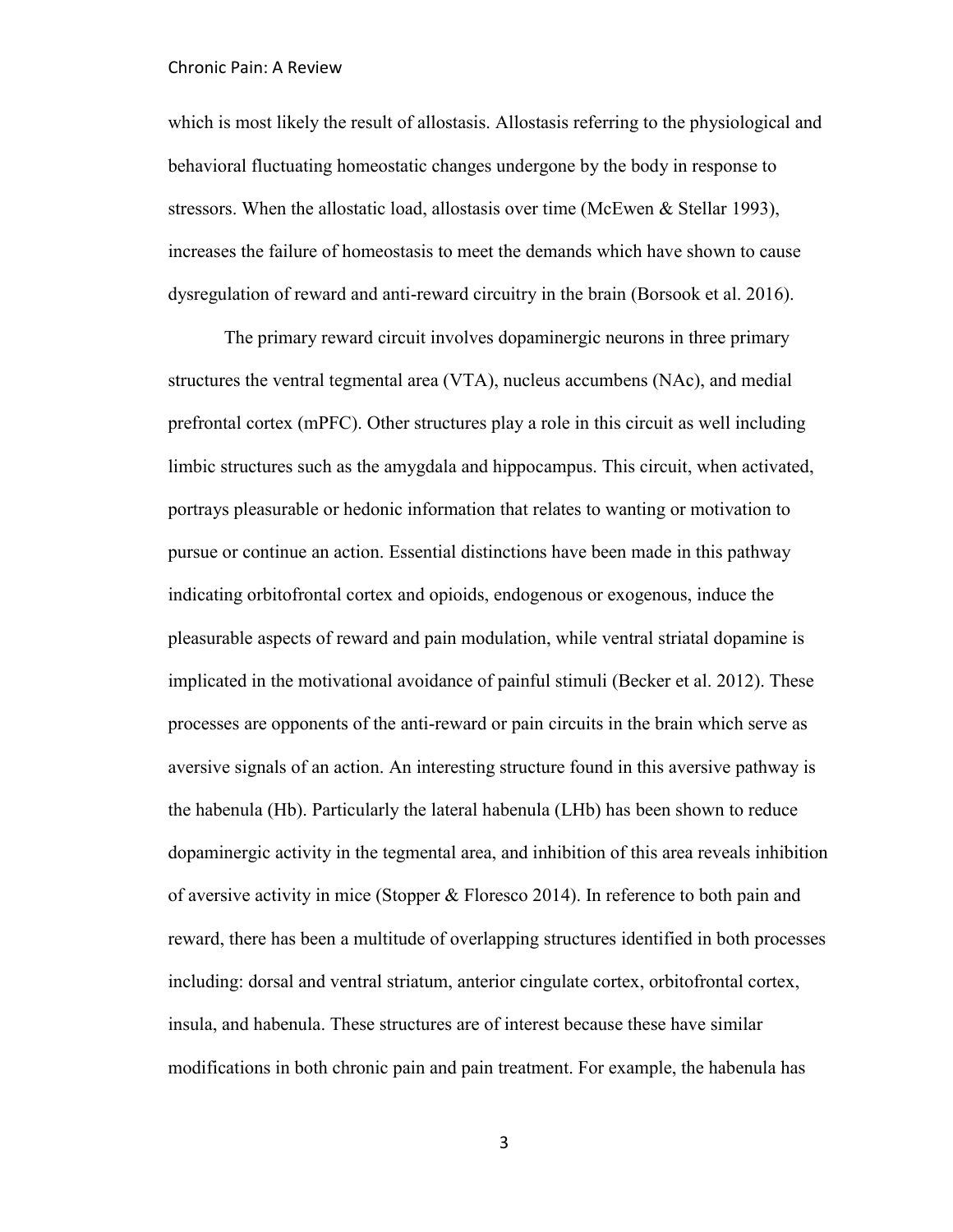shown similar characteristic changes in both addiction models (Lecca et al. 2014) and chronic pain models (Shelton et al. 2012).

In recent years there has been a noticeable overlap of the reward and anti-reward circuits in the brain which has similar characteristics in both opioid overuse and chronic pain. Effectively in both instances, "[p]atients with chronic pain exhibit certain psychopathological and clinical features in common with addiction. Both pain (Wood, 2008, Wood et al., 2007) and opioids (Tanda et al., 1997) activate dopamine transmission in the brain reward circuitry, including the [nucleus accumbens] whereas prolonged periods of pain or opioid drug consumption produce the opposite effect (Wiech and Tracey, 2013)"(Borsook et al. 2016). Further, lack of understanding of acute to chronic neuropathic pain transition has led some researchers to propose a look at addiction circuits due to similarities in disruptions of hedonic homeostasis (Ghitza 2016); specifically, modifications in the mesolimbic system in structures such as the ventral tegmental area and nucleus accumbens.

At a macroscopic level, similar behavioral and sensory perceptional changes can be observed in both groups. Behavioral characteristics of both substance-use disorder groups and chronic pain groups are vast. A very notable psychological change is anhedonia, the lack or inability to gain pleasure is experienced by the two groups likely due to the reward-deficient state brought on by their respective allostatic loads (Borsook et al. 2016). This anhedonia is likely linked to both groups having hypodopaminergic states in their striatal and PFC due to chronic stressors and drug exposure, which may also have common ties to high suicidality rates in both groups (Elman et al. 2013). Linked to the suicidality of both groups is the common thread of mood disorders having a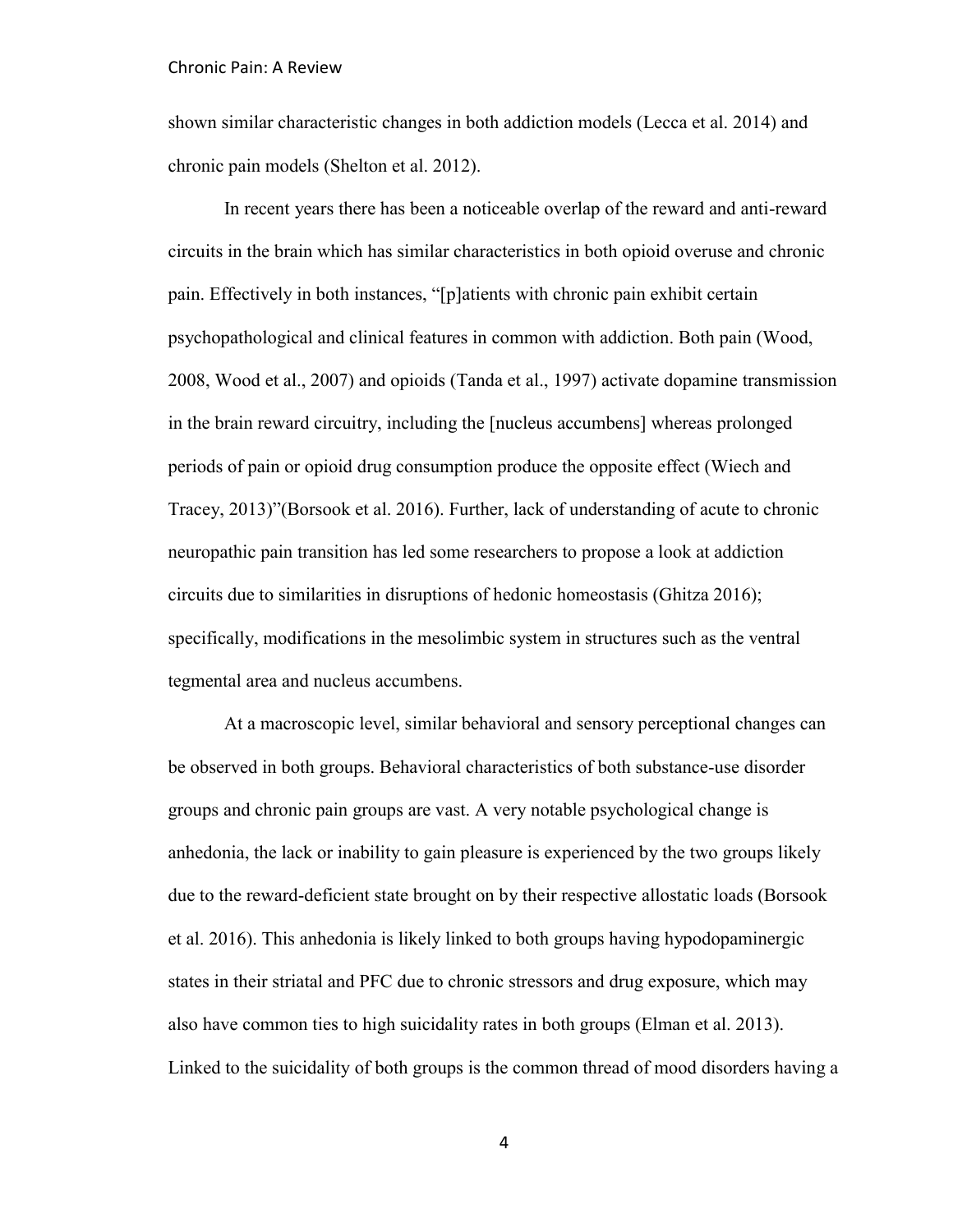higher prevalence in both groups than the average population. In chronic pain groups, 21.7 % of the population (McWilliams et al. 2003) and 19.67% of substance-use disorder groups (Grant et al. 2004) have mood disorders in comparison with 10% in the general population (McWilliams et al. 2003). A common sensory condition experienced by the two groups of interest is hyperalgesia or heightened sensitivity to stimuli (Borsook et al. 2016); although human studies are limited due to both groups exclusively receiving opioids, this hypersensitivity is documented independently of opioid use in animal models of chronic pain (Scott et al. 2018).

Due to these similar characteristics in chronic pain and substance-use disorder patients,' there is a similarity in the psychological treatment to both of these groups. Probably the most widely used behavioral therapy used for both groups is cognitivebehavioral therapy. CBT is based on several principles regarding thoughts relating to behaviors. These include the idea that psychological issues are derived in part by unhelpful ways of thinking, that there are problematic learned behaviors, and by learning ways to cope with these psychological problems patients can learn to lead healthier lives (APA 2018). This approach is widely used because it has been proven efficacious in practice regarding these subsets of patients. In one meta-analysis study involving CBT and chronic pain patients it "revealed that cognitive-behavioral treatments produced significantly greater changes for the domains of pain experience, cognitive coping and appraisal" (Morely et al. 1999). Similarly, for substance-use disorder mindfulness-based interventions, which are a subset and part of CBT, revealed effectiveness in reducing cravings and relapse (Chisea & Serretti 2014).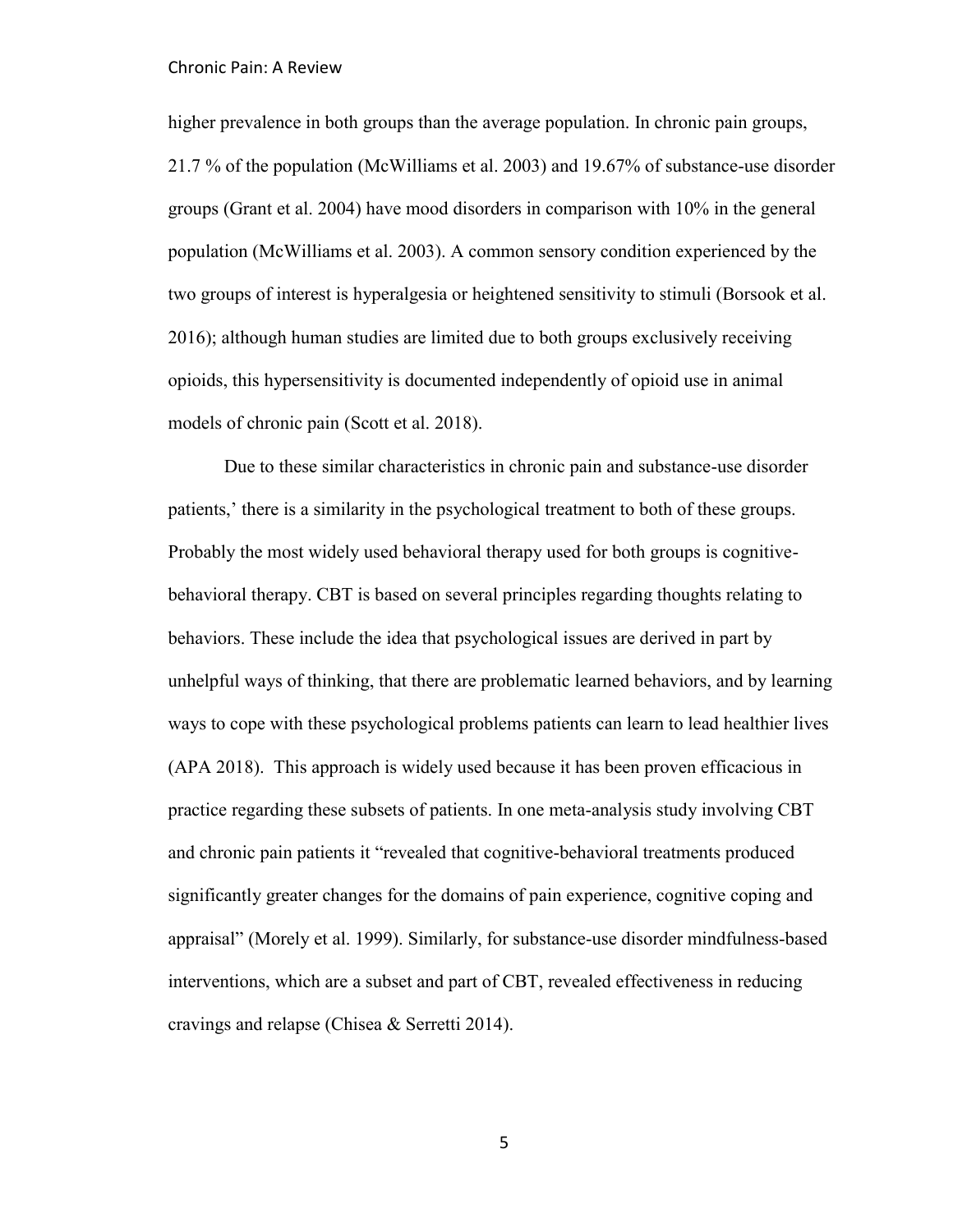More controversial are the pharmaceutical approaches to both of these prevailing conditions, specifically regarding opioid-use. Opioids have proven effective for chronic pain relief (Goldstein 2019), including the common hyperalgesia associated with the pain state aforementioned (Severino et al. 2018). However, the understanding of opioid effects both endogenous and exogenous from a biochemical to circuit level is still not well established. There is a considerable heterogeneity of opioid receptors and their subtypes. To compound the complexity of opioid response, they seem to have different mechanisms of action depending on the agent and site of pain (Bodnar 2017). Although pharmacologically most analgesic based opioid drugs target the mu-opioid receptor, even this specificity has left many more questions; such as why clinicians often have to switch patients from one drug to another to find the most effective drug for their patient (Pasternak & Gavril 2005). Further, there is evidence of sex-based differences in effectiveness in opioid drug analgesic properties (Averitt et al. 2019). Although opioids are effective in treating pain, there are mixed reports on the effectiveness of long-term opioid use and chronic pain (Genie & Kevin 2018).

Further, the adverse drug events of opioids are plentiful, including both GI and central nervous system effects, like constipation and drowsiness/fatigue. In the most extreme cases such as overdoses, respiratory depression can occur, which is often fatal. In addition to the ADRs, as mentioned previously, opioid-use disorder (OUD) is a huge issue facing the United States. A large percentage of the problem seems to reside in clinical settings. Whether it is proper dosing, screening for OUD, or even prescribing opioids to individuals who have previously overdosed; approximately 91% of those who have overdosed were prescribed opioids within 299 days of the incident (Genie & Kevin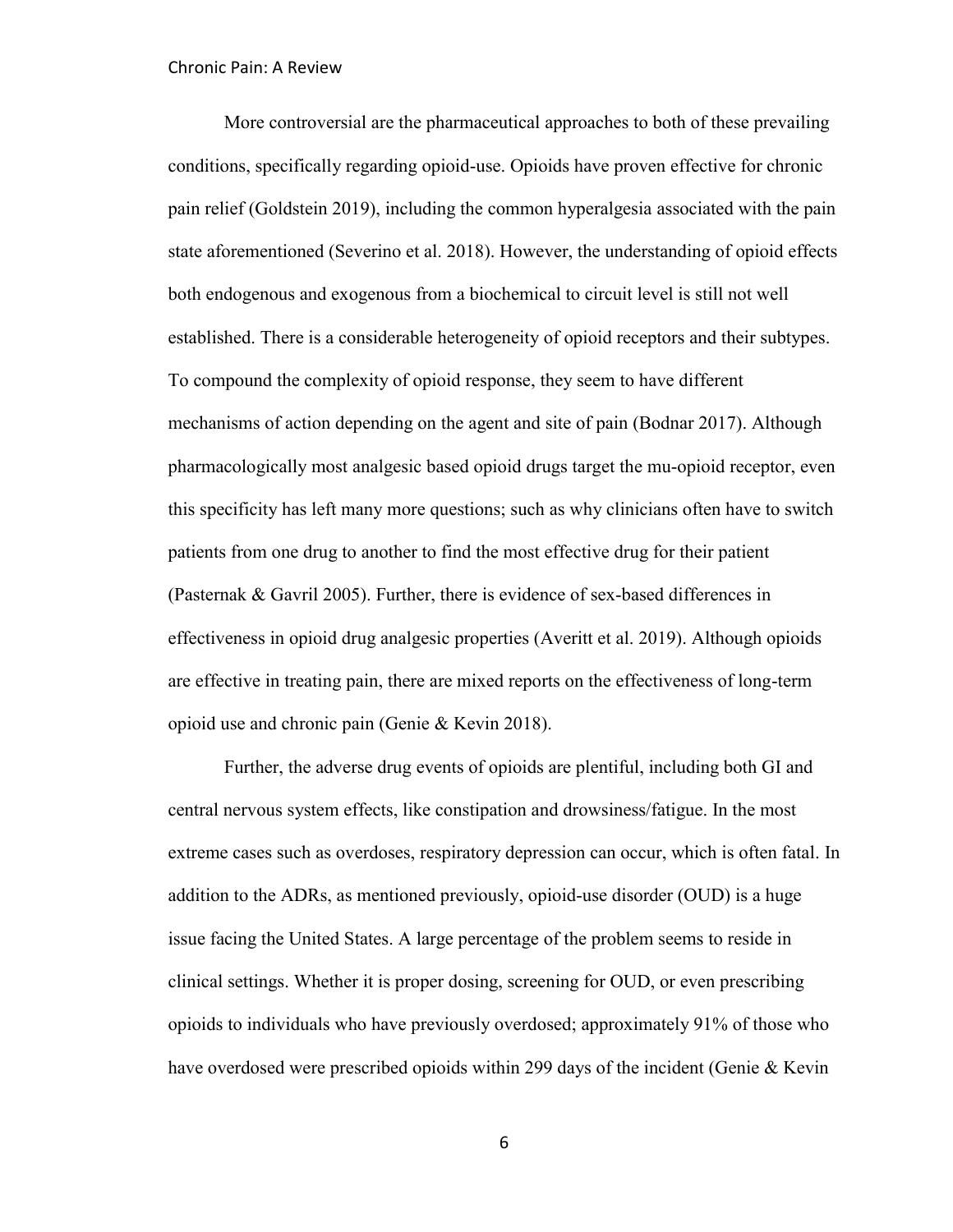2018). Physicians, aware of the limitations of screening for substance-use disorder prior to prescribing, have implemented some measures; such as the SOAPP, screener, and opioid assessment for patients with pain, questionnaire. However, once an individual develops OUD, the chances of remaining opioid-free are relatively small and that is not just due to the addictive seeking of opioids, but because of the treatment for OUD. The most common medical assisted treatments used for OUD, according to SAMHSA, are methadone and buprenorphine, which are full and partial opioid agonists. The full longterm effects of both of these medications are not fully known.

Since the dawn of medicine, remedies for pain have been sought out to rid humans of this condition. In this pursuit, there have been many achievements and also unforeseen consequences. Among those consequences is perhaps the largest and one of the most pertinent health crises facing the United States. The opioid crisis has some alarming statistics from the NIH which include: a 54 percent increase in opioid overdoses in 16 large U.S. cities, a 30 percent increase in overdoses in 45 states from July 2016 to September 2017, and roughly 2 million people suffer from an opioid-related substanceuse disorder. However, one statistic that should be of great interest to the pain management community is that 21-29 percent of opioids prescribed for chronic pain are misused (Vowles et al. 2015). This overlap may represent hundreds of thousands of patients as chronic pain is a similarly prevalent issue facing American healthcare systems; according to the Institute of Medicine of the National Academies 100 million Americans suffer from chronic pain.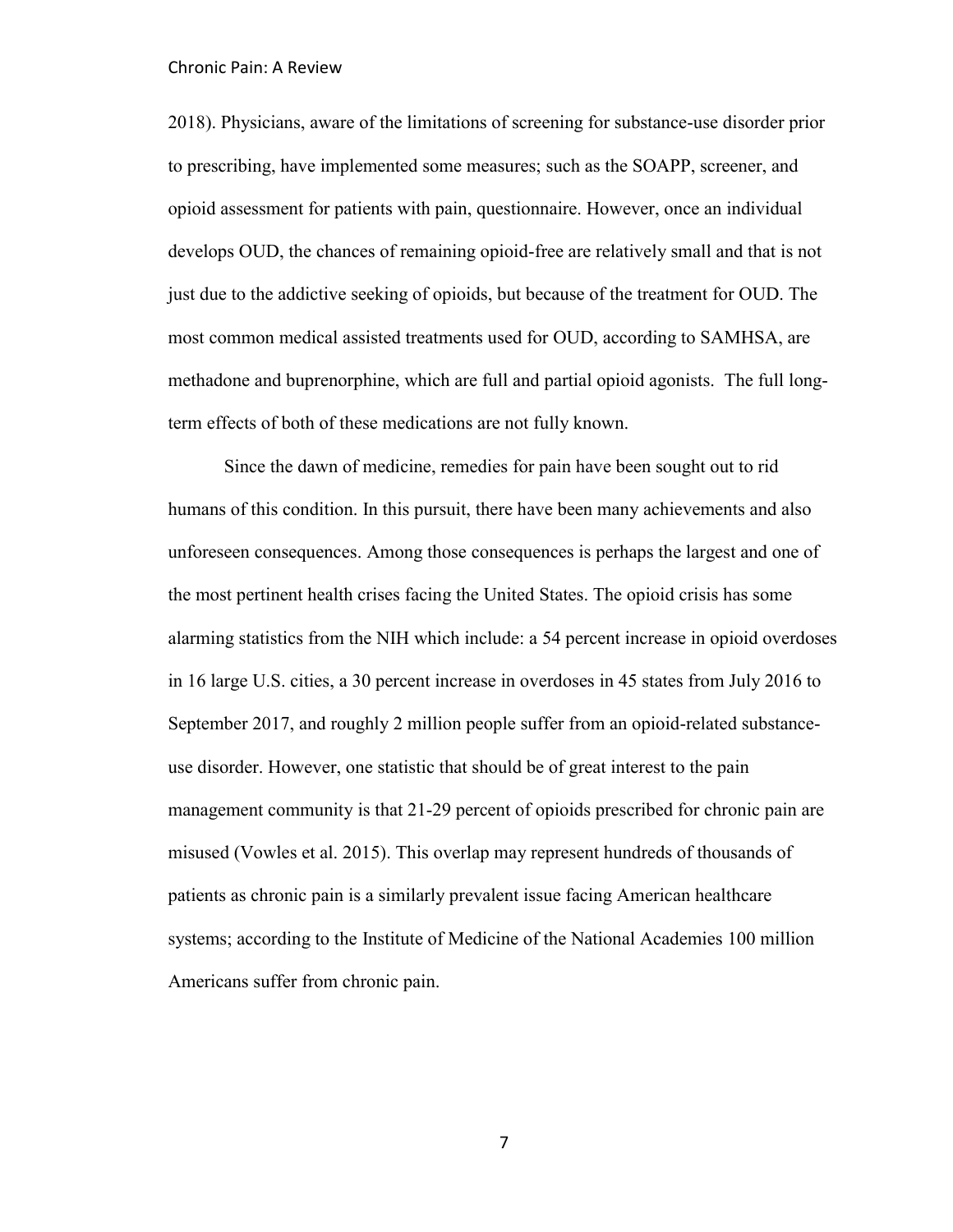#### **Mapping Ambiguity**

The complexities associated with cortical circuitry in as ambiguous of sensations that may exist, as pain is, are quite possibly near infinite. Circuitry associated with the sensations and chronification of pain includes reward, learning, memory, emotional (Navratilova et al. 2016), endogenous analgesic (Ossipov et al. 2010), and noxious pain processing (Borsook et al. 2016).

The mesocorticolimbic system, commonly attributed as the reward circuit, has been shown to have modifications during the process of chronic pain (Taylor et al. 2015). A particularly well-studied aspect of this circuit is the primary neurotransmitter involved in this circuit: dopamine. As discussed earlier, hypodopaminergic states are likely to contribute to the reward deficiency aspect of the CReAM theory. Once again in this model repeated activation of the dopaminergic system may lead to a depletion of dopamine; thus, this may contribute to the psychological experience of anhedonia or the deficiency of pleasure (Borsook et al. 2016). Further, this hypodopaminergic model may contribute to the understanding of the overlap in comorbidities of depression and addiction in substance-use disorder and chronic pain (Elman et al. 2002).

There used to be a linear approach to pain modulatory systems from the central nervous system. Traditionally the pain modulation was considered to originate in the periaqueductal gray (PAG) and descend through the rostroventral medulla (RVM). More recently, through neuroimaging and electrical stimulation, researchers have discovered a much more complex network of structures involved in the system. This network includes cortical and limbic structure, like the amygdala and prefrontal cortex, which has inputs into the endogenous analgesia system (Ossipov et al. 2010).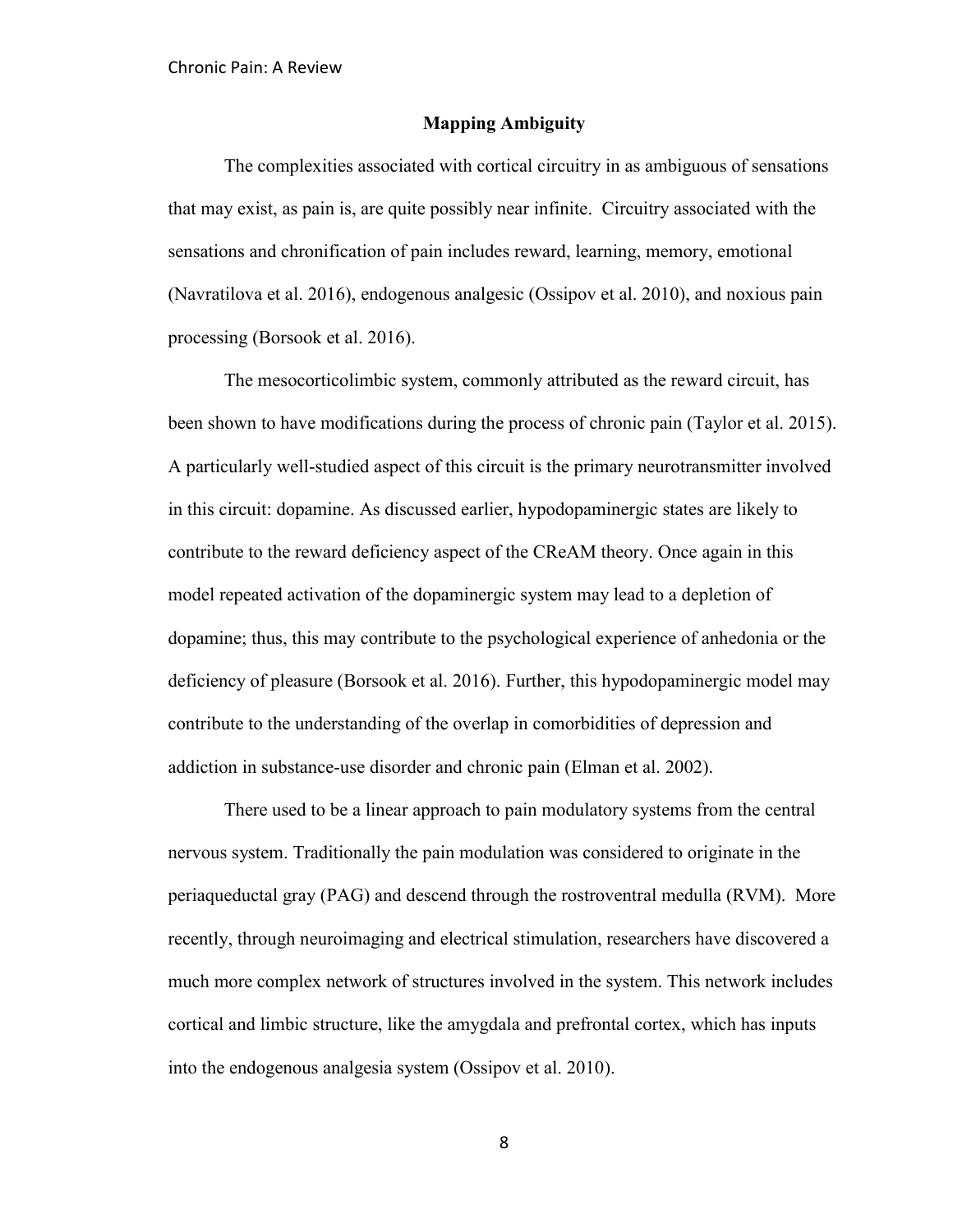The antireward system has gained traction in the understanding of chronic pain, and the primary structure of interest in this system is the habenula. This small structure posterior to the thalamus has many various afferents and efferent connections (Shelton et al. 2012). Further, this fundamental structure has two subdivisions the lateral habenula (LHb) and medial habenula (MHb). Especially interesting in the process of pain is the LHb which has both afferent and efferent connections to the limbic forebrain, hindbrain, and midbrain which suggest roles in aversive learning and emotional aspects related to pain (Bianco & Wilson 2009, Borsook et al. 2016). As the nucleus accumbens is thought of the primary site of the interface in the reward system, so does the habenula seem a primary relay station in an antireward network (Stopper & Floresco 2014).

#### **Long-Term Potentiation in Chronic Pain**

Long-term potentiation has been shown to have a role in chronic pain states in various nervous system regions that have been implicated in chronic pain (Bliss et al. 2016). Primarily long-term potentiation is the induction of increased excitability pre or postsynaptically due to increased high-frequency stimulation of the synapse (Nicholls et al. 2012). Primary culprits in this molecularly facilitated activity are two glutamate receptors α-amino-3-hydroxy-5-methyl-4-isoxazolepropionic acid (AMPA) and nmethyl-D-aspartate (NMDA), which are facilitators in the memory process in the hippocampus (Bliss et al. 1993). The idea is that increased rates or magnitudes of synaptic stimulation increase glutamate release presynaptically, which facilitates more extensive excitatory postsynaptic potentials (EPSPs). The large magnitude EPSPs surpass the threshold for NMDA opening, which in turns further increases the EPSP. Ultimately,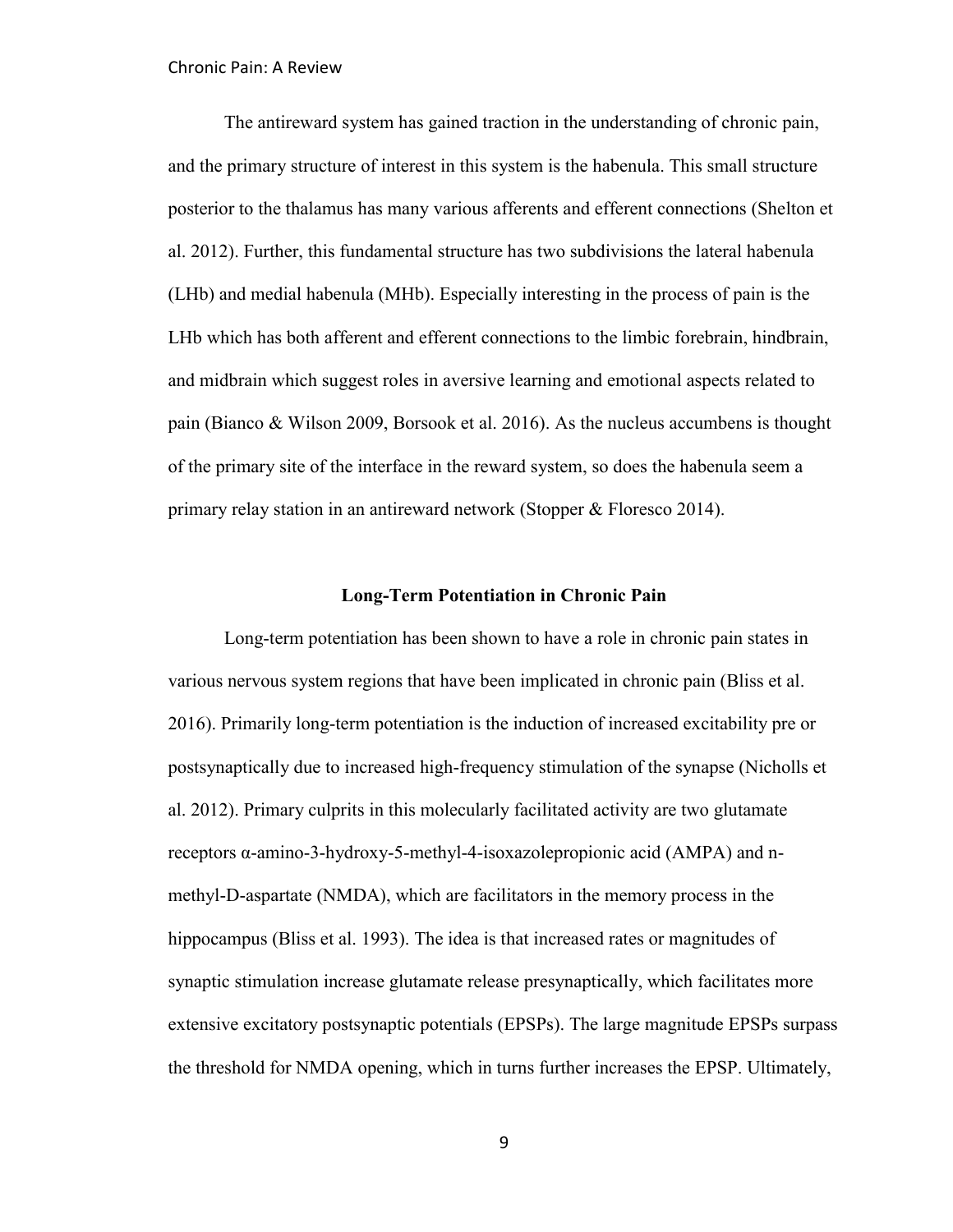this leads to the production of more AMPA receptors via a signaling cascade involving protein kinase C, adenylyl cyclase, protein kinase A, and CREB. These upregulated postsynaptic receptors create long-term increased EPSP magnitude. (Nicholls et al. 2012). LTP is not restricted post-synaptically however, nor is it solely facilitated through ionotropic glutamate receptors, and there are other mechanisms which can facilitate LTP pres-synaptically for example through kainite glutamate receptors (Bliss et al. 2016). There have been multiple structures observed in correlation to LTP and chronic pain as aforementioned. Primary anatomical regions so far implicated in chronic pain facilitation via LTP are the dorsal horn of the spinal cord, anterior cingulate cortex, and the insular cortex.

Aforementioned chronic pain is often accompanied by states of hyperalgesia both psychologically and physically. A recurring topic of study in hyperalgesia is the induction of LTP in nociceptive pathways within the dorsal horn of the spinal cord. Intuitively this surmises that if there is a significant initial insult to the area, this may replicate a high magnitude stimulus which turns the gears of receptor-mediated LTP at the first site of the nociceptive pain pathway (Ruscheweyh et al. 2011). There has been a multitude of studies implicating the involvement of NMDARs with the involvement of sensitization of spinothalamic tract neurons which lead to states of allodynia and hypersensitization, which is noted to be shared among chronic pain sufferers (Willis 2002). However, it seems this central sensitization is not only reliant on NMDARs but also requires the Neurokinin 1 for induction of LTP (Liu & Sandkühler 1997). NK1 receptor binds substance p, which is an appealing implication in the induction of LTP as substance P is implicated in a wide array of activities which are critical to injury and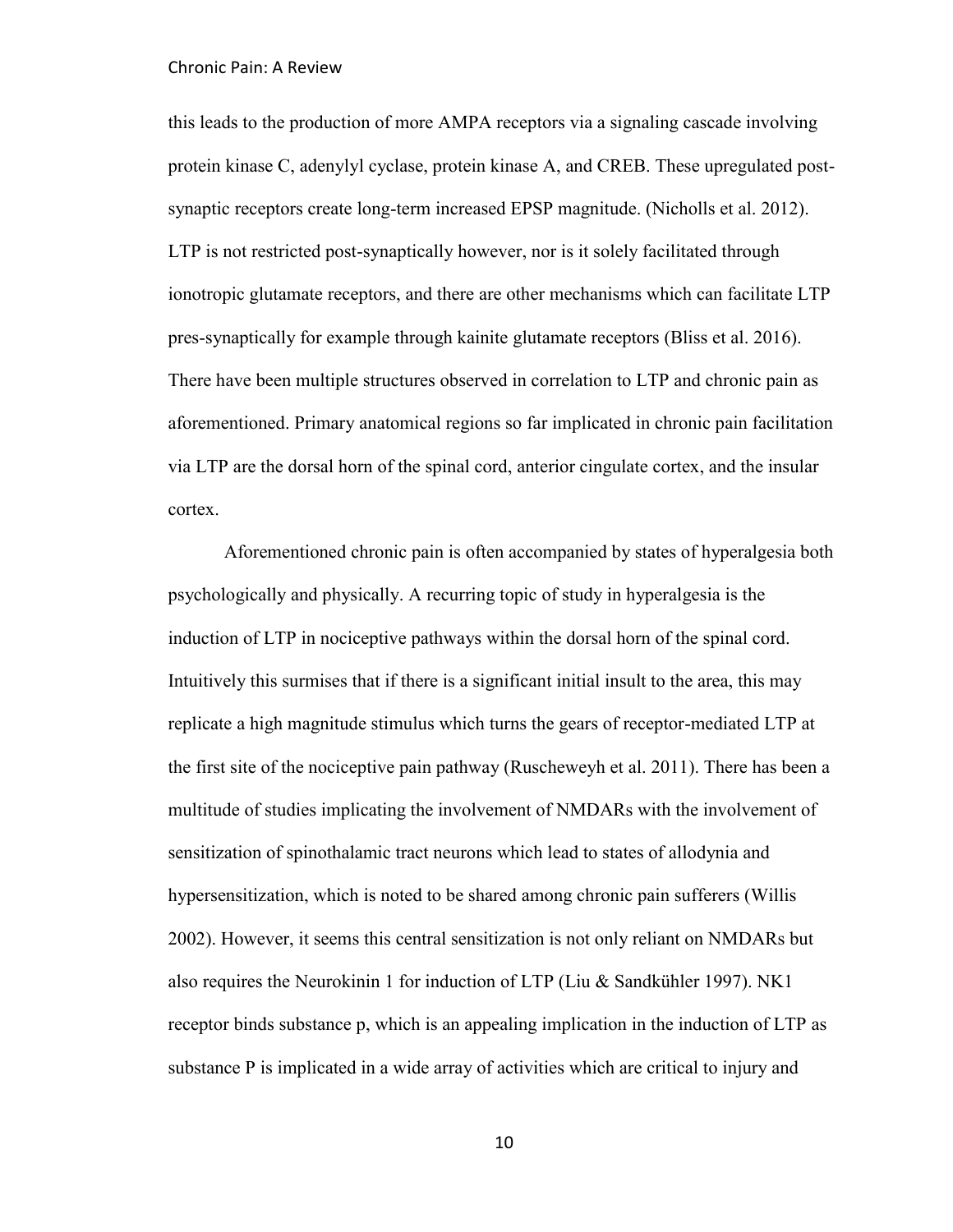healing. These activities include: "hematopoiesis, wound healing, microvasculature permeability, neurogenic inflammation, leukocyte trafficking, cell survival… and it has been associated with tumorigenesis and metastasis (Garcia-recio & Gascón 2015). These induction methods of hyperalgesia and allodynia seem cogent and well-studied. Further, there is more LTP facilitated molecular reasoning behind chronic pain located further up into the cerebrum.

The primary areas of the cortex associated with the unpleasantness sensation of pain are the anterior cingulate cortex (acc) and insular cortex. The ACC, in particular, has been well documented with this function as a neurosurgical procedure, an anterior cingulotomy has been developed in deployed in some cases of chronic intractable pain with some success (Sharim & Pouratian 2016). Similar to the dorsal horn of the spinal cord, the ACC has been well studied to have LTP associated with pain states. The mechanisms of ACC LTP are similar to the ones already mentioned, as AMPA and NMDA receptor-mediated LTP has been established in this area of cortex. Most pertinent is that in animal models, LTP has been linked to the development of allodynia along the same time scale (Bliss et al. 2016). In one study researchers observed the effects of hindpaw amputation on LTP in the ACC, they concluded from their findings that the amputation increased synaptic responses in the anterior cingulate cortex (Li et al. 2013). This could be one of the mechanisms which underlie chronic phantom limb pain experienced in approximately 50-80 percent of amputees (Li et al. 2013).

Similar to the anterior cingulate cortex, insular cortex has also been found to have glutamate facilitated LTP, which contributes to chronic pain (Lu et al. 2016). The insular cortex has shown involvement in aversive learning, pain experience, and part of a more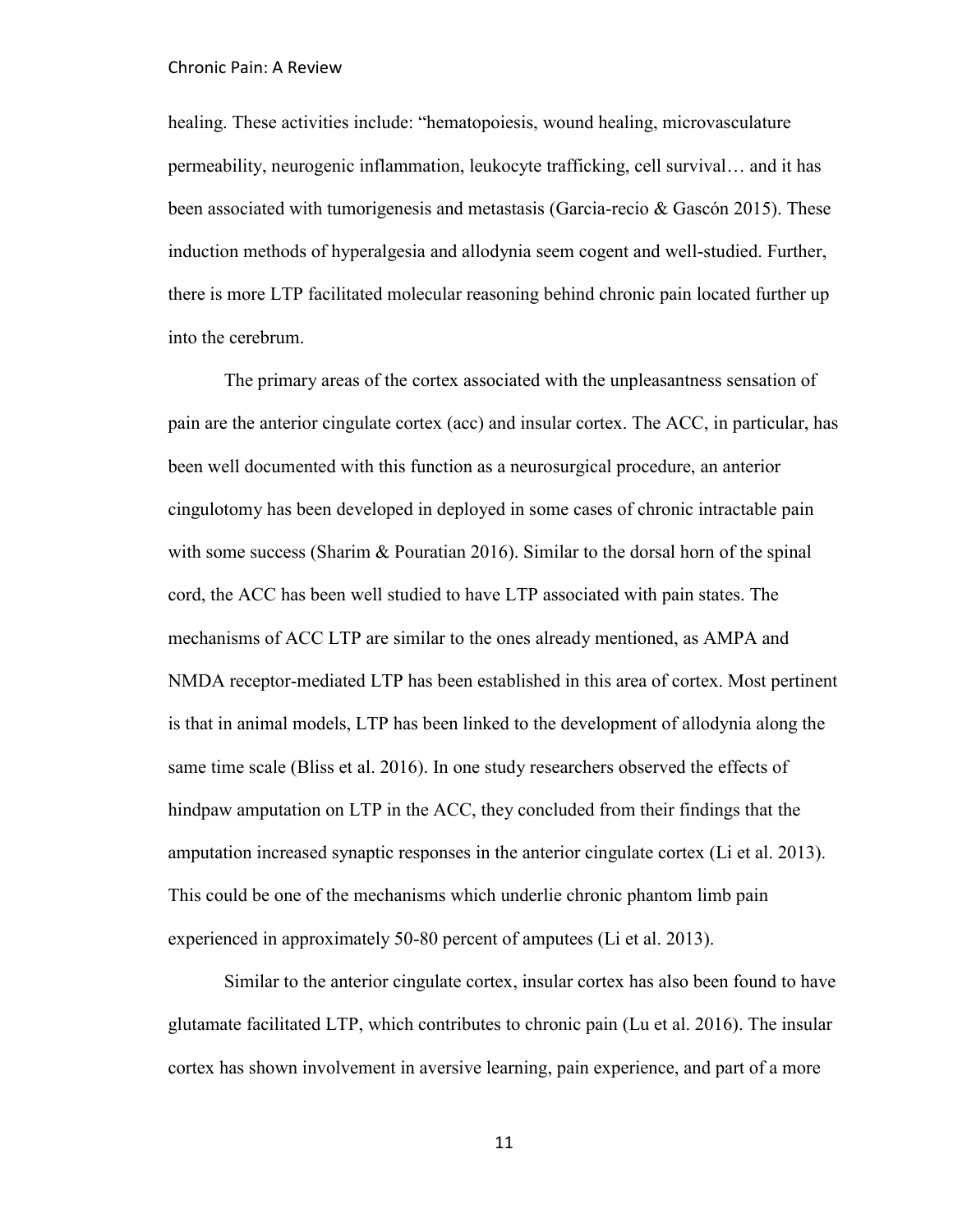extensive salience network (Uddin et al. 2017). The primary neurotransmitter in the insular cortex is glutamate, and there are abundant AMPA and NMDA receptors in this cortical region. Further, both in vitro and in vivo studies have shown the capacity for synapses in this brain region to undergo NMDA facilitated long-term potentiation (Zhuo 2016).

Beyond these central nervous system sites, there are many other studies which have shown capacity for LTP via electrophysiological recordings in vivo or in vitro. These may implicate a likely molecular basis for a systematic understanding of chronic pain, and possibly enforce the previously mentioned combined reward and anti-reward model of chronic pain.

#### **Predisposed to Pain?**

Predisposing factors to addiction have long been cited and as early as the 1950s, and perhaps earlier, researchers understood an interplay along the bio-psycho-social model of addiction. Risk factors for addiction according to the National Institute of Drug Abuse (NIDA) include: genetic, history of mental health concerns, family systems, environmental factors, medical issues/surgery, availability and accessibility to substances, lack of parental supervision, risk-taking tendencies, impulsivity, the method of drug usage, stress, the age of first use, social pressures, and trauma. A substance-use disorder is not developed in all people who use drugs legal or otherwise; it is also known that not every condition that leads to chronic pain in some leads to chronic pain in others. Due to some neuro-circuitry commonalities of substance-use disorder and chronic pain, it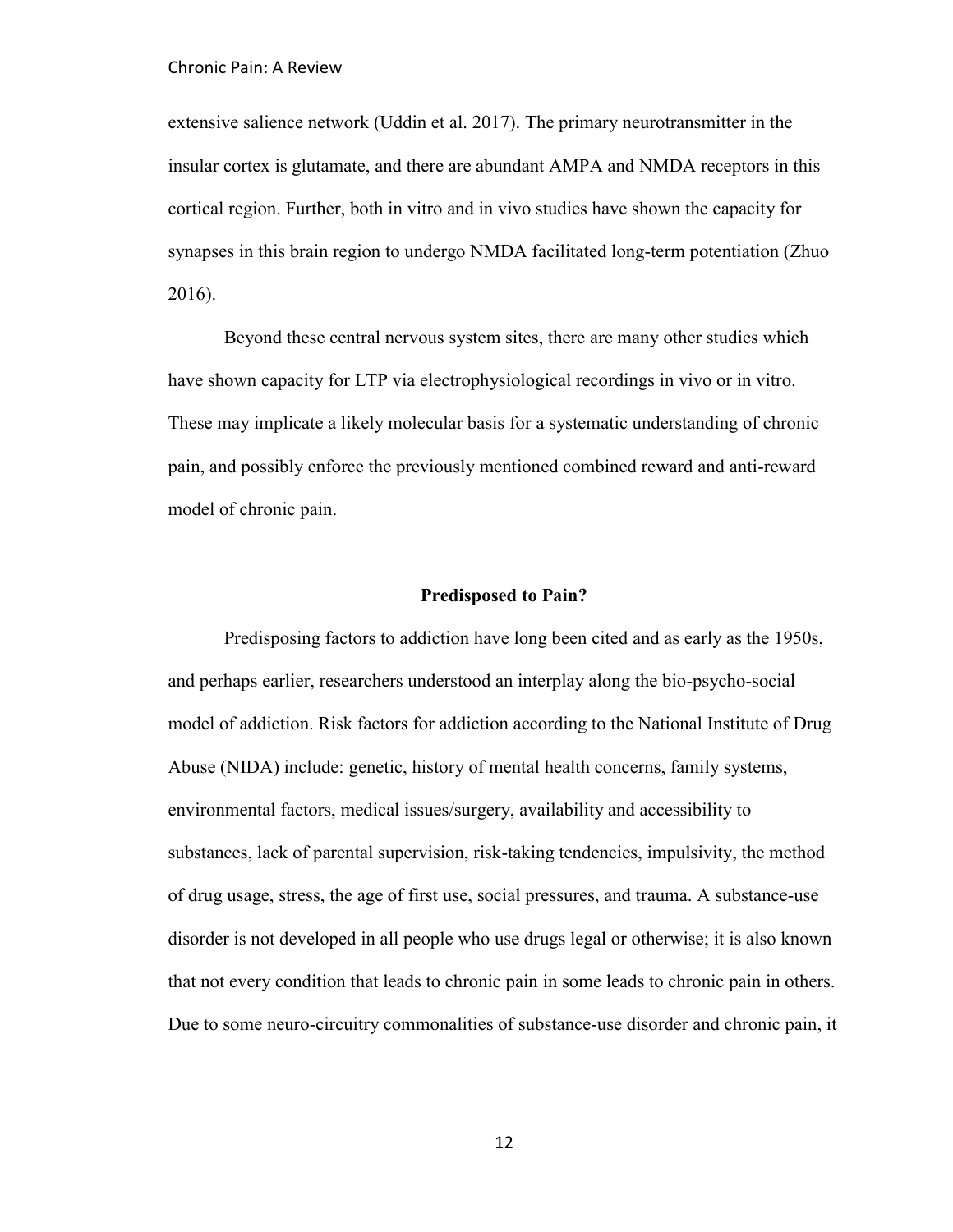may be merited to view chronic pain as a disease state that may be a predisposed disease based upon the biopsychosocial model of illness.

Dr. Beecher well studied the impact of the state of mind on pain during WWII. He observed a, "puzzlingly low incidence of pain" (Beecher 1946) while tending to soldiers with wounds that had been experienced in the heat of combat. This battlefield analgesia led researchers to study and understand the relationship between psychology and the mechanisms of endogenous pain suppression. Several psychological factors have been identified as very predictive of experiencing long-term pain: catastrophizing, pain-related anxiety and fear, and helplessness (Keefe et al. 2004). Catastrophizing is focusing on pain and evaluating one's ability to cope with that pain (Keefe et al. 2004); this has been studied and shown to impact the pain related disability associated with chronic pain (Turner et al. 2002). Both pain-related anxiety (McCraken et al. 1992) and helplessness (Nicassio et al. 1993) have shown similar outcomes in studies indicating the significant impact that predictive psychological components have on pain going from acute to chronic.

These psychological factors are finding more evidence from a neurobiological perspective. The endogenous analgesia system was tested in patients before thoracotomy surgery using a diffuse noxious inhibitory control test system. The researchers found that patients with more efficient systems were less likely to experience chronic post-operative pain (Yarnitsky et al. 2008). Similar to other centrally operating systems, there seems to be individual variability in the degree of pain suppression. Perhaps, there may be more testable factors that could impact the predictability of chronic pain in patients.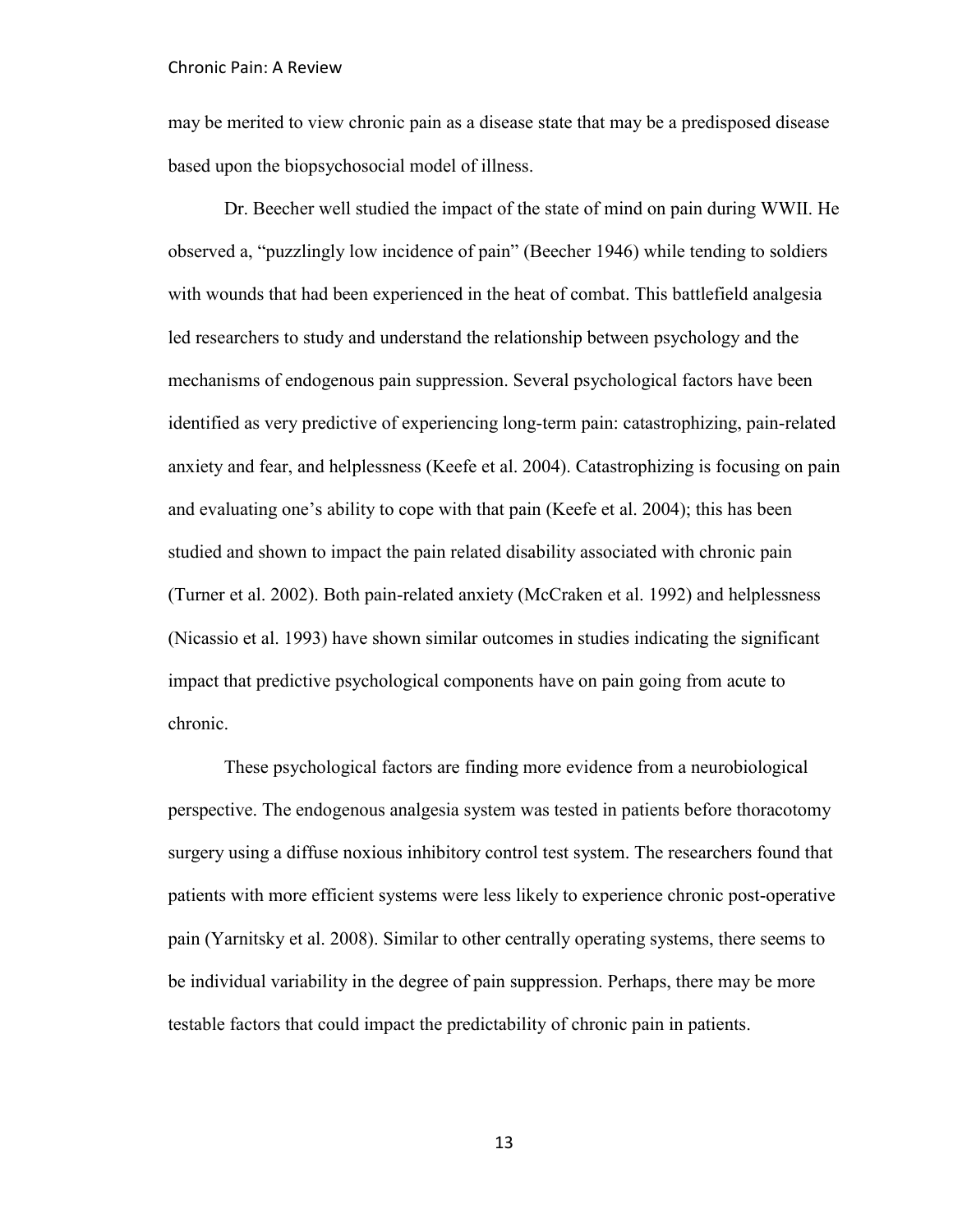## **Treatment Options for Chronic Pain**

 Whether prescription opioids, alcohol, or other analgesia inducing substances, chronic pain sufferers as aforementioned seem especially susceptible to the biopsychosocial model of addiction. That being mentioned, the treatment options of chronic pain often include pharmacological interventions. The pharmacological interventions include: non-opioid analgesics, tramadol, antidepressants, opioid analgesics anticonvulsants, skeletal muscle relaxants, and topical analgesics (Park & Moon 2010). Each of these pharmacological treatments needs to be implemented accounting for factors such as age, severity of pain, type of pain, and other factors generally needed in prescribing drug therapies (Park & Moon 2010). Once again, due to the prevalence of the opioid crisis, pharmacotherapies recently have attempted to supplement opioids or use other therapies in conjunction with opioid use (Tompkins et al. 2017). That conjunction therapy may include psychological interventions or osteopathic manipulative medicine approaches. In a study examining operative morphine use, post-operative osteopathic manipulative techniques were found to enhance the morphine analgesia, thereby reducing post-operation analgesic use (Goldstein 2005).

 As discussed, the psychological afflictions of chronic pain are varied and seem to be a component of the chronicity of the pain themselves (Borsook et al. 2016). Evidencebased treatments of the psychological aspects of chronic pain sway towards cognitive behavioral therapies (Turk et al. 2008). The chief psychological afflictions which may exacerbate, predispose, or be symptomatic of chronic pain have earlier been discussed such as feelings of helplessness, catastrophizing, and dependence. These feelings may be helped or overcome by using cognitive behavioral approaches of varying techniques, but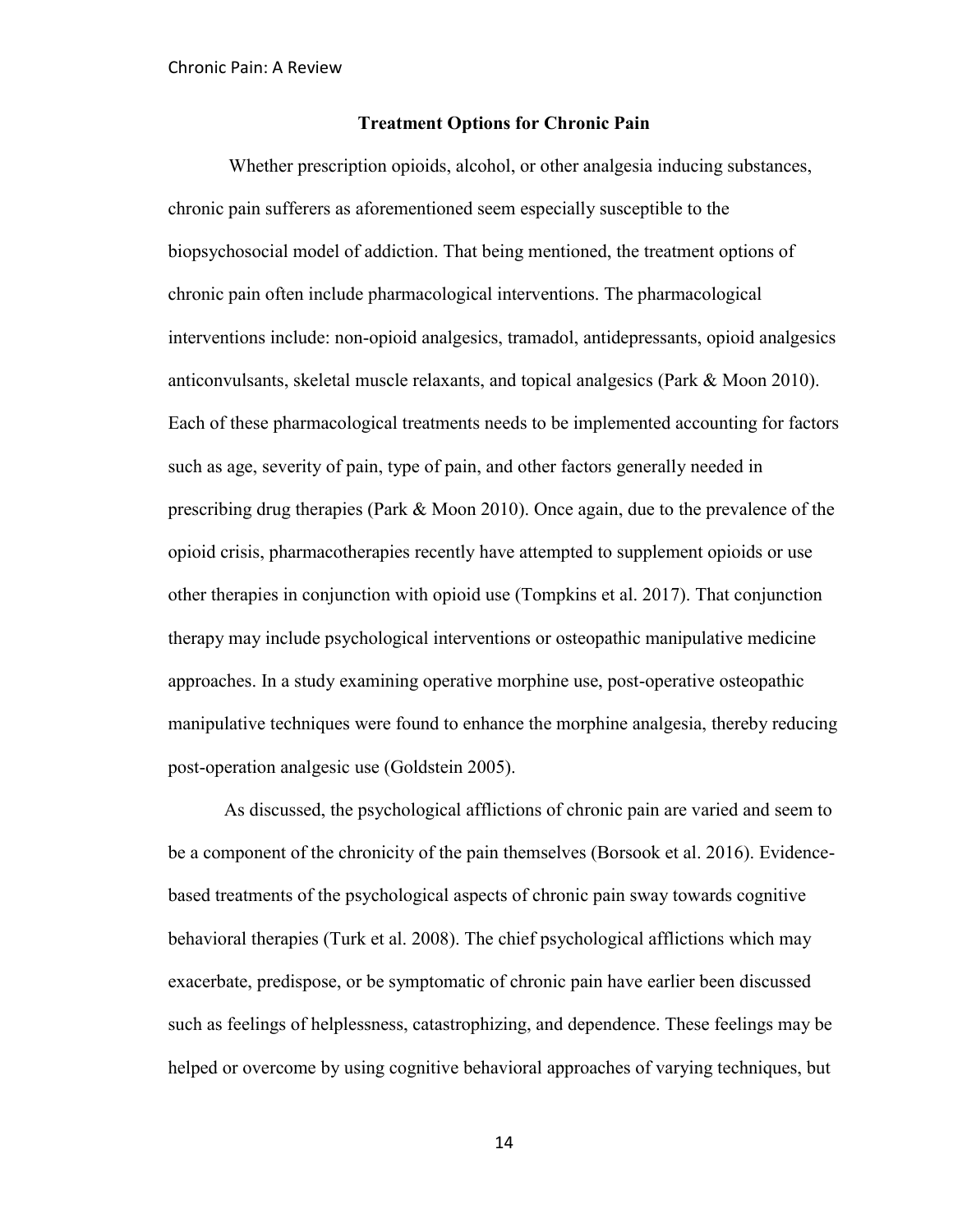within the frame of cognitive behavioral therapy; which are, "techniques... geared to fostering self-control and self-management that will encourage a patient to replace their feelings of passivity, dependence, and hopelessness with activity, independence, and resourcefulness" (Turk et al. 2008).

 In cases of extraordinarily, chronic and severe pain surgery may be the final option in the tiers of chronic pain treatment. As discussed earlier, the anterior cingular cortex is a critical site in pain processing, and the neurosurgical intervention of anterior cingulotomies have been conducted in cases of chronic intractable pain (Sharim  $\&$ Pouratian 2016). Other surgical interventions may include implantable devices, which involves electrodes in the spine, which can change the pain processing experienced by an individual (Turk, Wilson & Cahana 2011).

 Overall the most effective management systems of chronic pain seem to be multifaceted, including psychological and physical rehabilitation in combination with a pharmaceutical and surgical intervention (Turk, Wilson & Cahana).

#### **Conclusion**

This review only captures the tip of the pain iceberg as numerous studies are published monthly related to this critical healthcare topic. There most likely will be new findings by the time this review is published, but the hope is that a bigger picture has been formed in this devasting condition. From a systems level to synaptic protein complexes, there seems to be some level of peripheral and cortical change that develops as one is put repeatedly in pain states. This repetition of pain produces undesirable physical and psychological outcomes for those that suffer this condition, yet this condition is not experienced entirely similar among intragroup pain populations.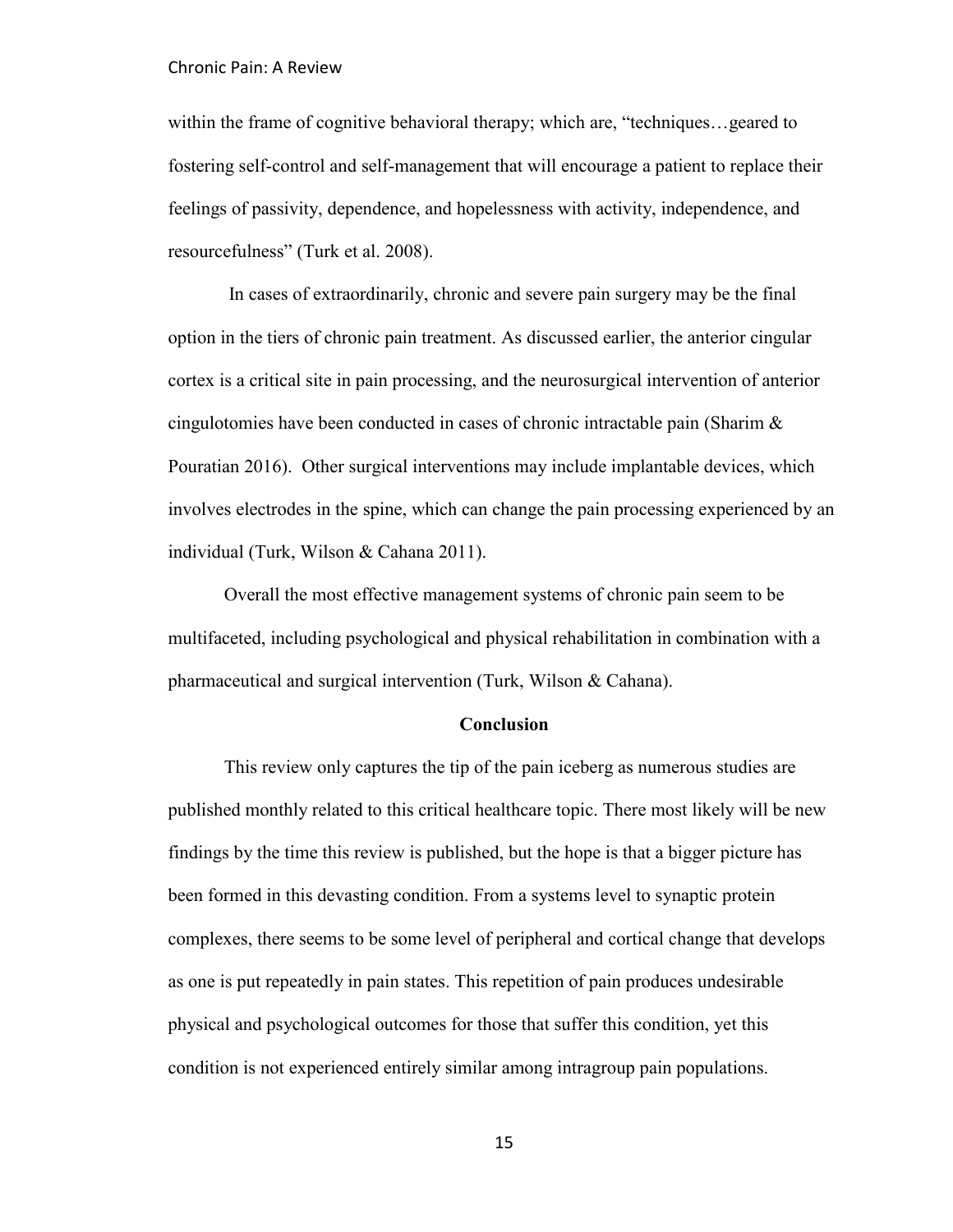Further similar physical insults such as sciatic dysfunction or diabetic neuropathy do not always manifest chronically once primary care is taken, which calls into question predisposing risk factors to developing chronic pain. Again, in combination with the physical attributes of allodynia and hyperalgesia, these two symptoms appear psychologically in reference to emotional stressors and pain-related anxiety. The combined reward deficiency anti-reward model helps explain many of the attributes that develop in chronic pain in a systemic sense, although more experimental evidence is required to understand the opponents' process theory in biological terms fully.

As more knowledge in the field of neuroplasticity emerges perhaps more understanding of the detrimental plastic changes that occur in the central nervous system under chronic pain will give way to more tailored treatment options. In the meantime, it seems a combination of pharmaceutical and psychological interventions are the primary means of helping individuals with this common condition. As a society, it would be in the best interests of everyone to invest in understanding chronic pan to lessen the emotional and financial burden that this current healthcare climate is experiencing. Not just from the perspective of sufferers of pain, but those who have been causalities in the opioid crisis partially formed from efforts to relieve society from experiencing the hardships of pain.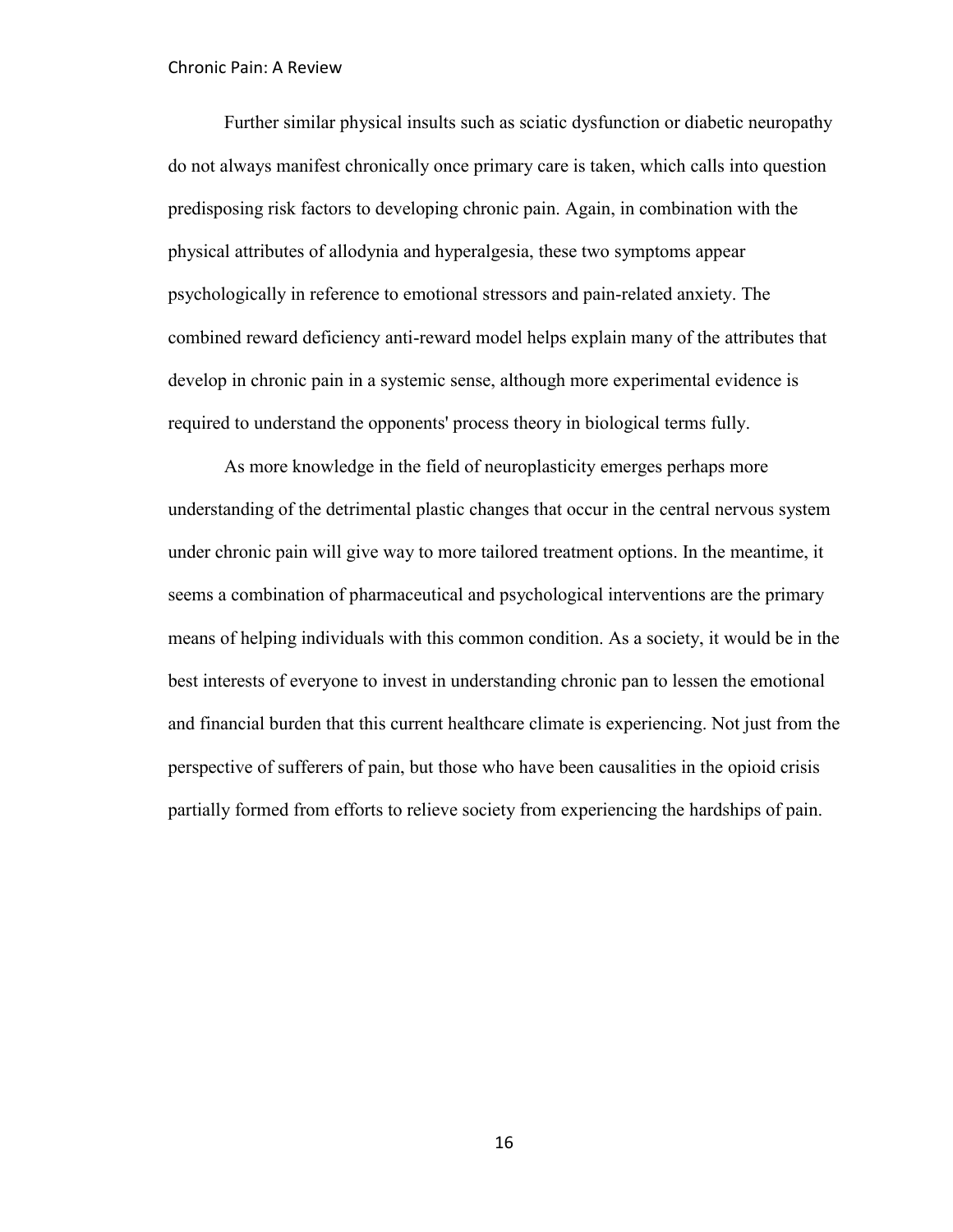## References

Averitt, D. L., Eidson, L. N., Doyle, H. H., & Murphy, A. Z. (2019). Neuronal and glial factors contributing to sex differences in opioid modulation of pain. *Neuropsychopharmacology: Official Publication Of The American College Of Neuropsychopharmacology*, *44*(1), 155–165.<https://doi.org/10.1038/s41386-018-0127-4>

Becker, S., Gandhi, W., & Schweinhardt, P. (2012). Cerebral interactions of pain and reward and their relevance for chronic pain. *Neuroscience Letters*, *520*(2), 182-187. doi: 10.1016/j.neulet.2012.03.013

Beecher, HK Pain in men wounded in battle.. *Ann Surg*. (1946). *123* 96–105

Bianco, I. H., & Wilson, S. W. (2009). The habenular nuclei: a conserved asymmetric relay station in the vertebrate brain. *Philosophical transactions of the Royal Society of London. Series B, Biological sciences*, *364*(1519), 1005–1020. doi:10.1098/rstb.2008.0213

Boadas-Vaello, P., Homs, J., Reina, F., Carrera, A., & Verdú, E. (2017). Neuroplasticity of Supraspinal Structures Associated with Pathological Pain. *The Anatomical Record*, *300*(8), 1481-1501. doi: 10.1002/ar.23587

Bodnar, R. J. (2017). Review: Endogenous Opiates and Behavior: 2015. *Peptides*, *88*, 126–188. https://doi.org/10.1016/j.peptides.2016.12.004

Borsook, D., Linnman, C., Faria, V., Strassman, A., Becerra, L., & Elman, I. (2016). Reward deficiency and anti-reward in pain chronification. *Neuroscience & Biobehavioral Reviews*, *68*, 282-297. doi: 10.1016/j.neubiorev.2016.05.033

Bliss, T., Collingridge, G., Kaang, B., & Zhuo, M. (2016). Synaptic plasticity in the anterior cingulate cortex in acute and chronic pain. *Nature Reviews Neuroscience*, *17*(8), 485-496. doi: 10.1038/nrn.2016.68

Bliss TV, Collingridge GL. A synaptic model of memory: long-term potentiation in the hippocampus. Nature. 1993;361:31–39. doi: 10.1038/361031a0

Chiesa, A. & Serretti, A. (2014) Are Mindfulness-Based Interventions Effective for Substance Use Disorders? A Systematic Review of the Evidence, Substance Use & Misuse,49:5, 492-512, DOI: [10.3109/10826084.2013.770027](https://doi.org/10.3109/10826084.2013.770027)

Elman, I., Karlsgodt, K. H., Gastfriend, D. R., Chabris, C. F., & Breiter, H. C. (2002). Cocaine-primed craving and its relationship to depressive symptomatology in individuals with cocaine dependence. *Journal of Psychopharmacology*, *16*(2), 163–167.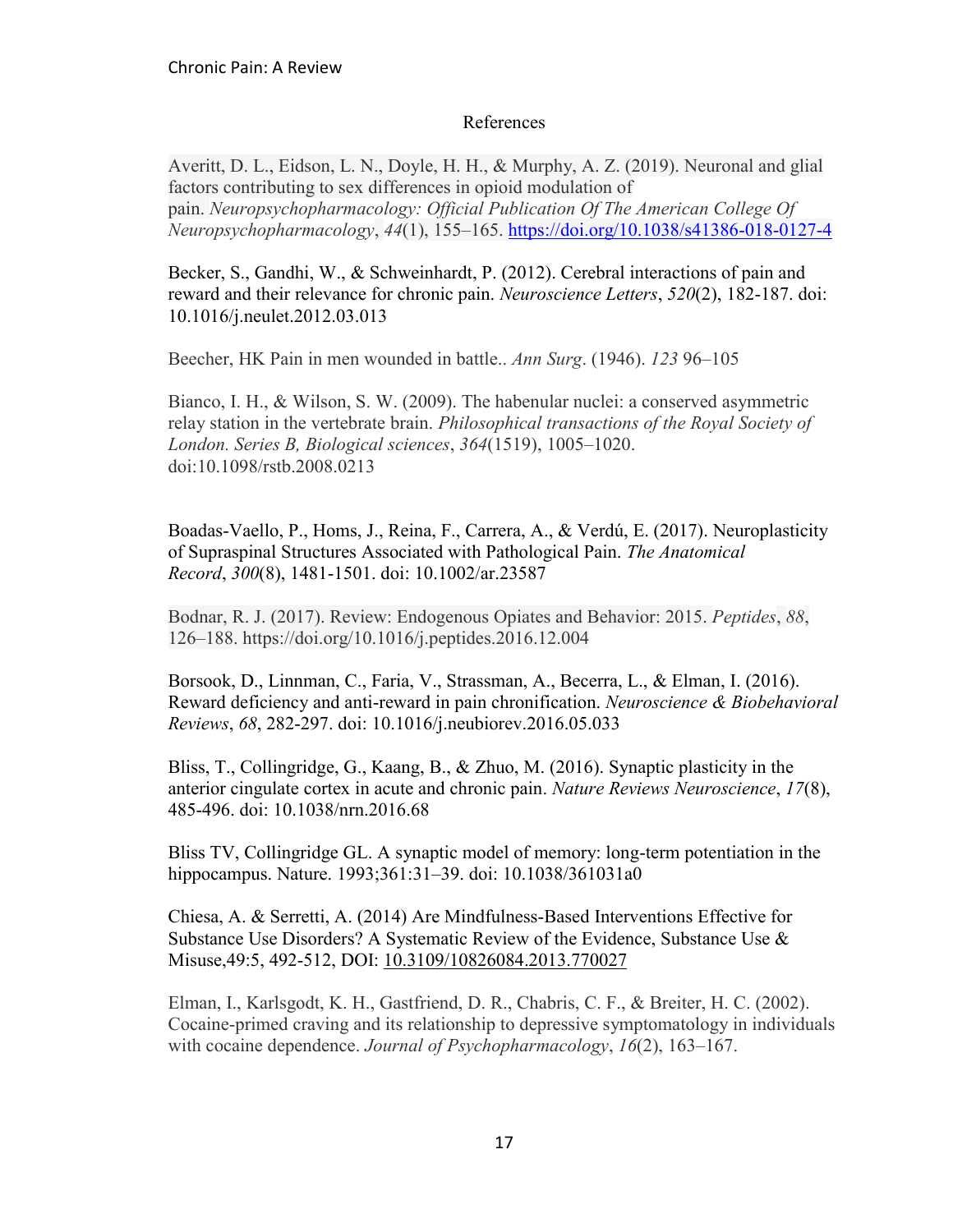Elman, I., & Borsook, D. (2016). Common Brain Mechanisms of Chronic Pain and Addiction. *Neuron*, *89*(1), 11-36. doi: 10.1016/j.neuron.2015.11.027

Elman, I., Borsook, D., and Volkow, N.D. (2013). Pain and suicidality: insights from reward and addiction neuroscience. Prog. Neurobiol. *109*, 1–27.

Fuchs, P. N., Peng, Y. B., Boyette-Davis, J. A., & Uhelski, M. L. (2014). The anterior cingulate cortex and pain processing. *Frontiers in integrative neuroscience*, *8*, 35. doi:10.3389/fnint.2014.00035

Garcia-Recio, S., & Gascón, P. (2015). Biological and Pharmacological Aspects of the NK1-Receptor. *BioMed research international*, *2015*, 495704. doi:10.1155/2015/495704

Genie, B., & Kevin, H. (2018). Opioid Use Disorder: Challenges and Solutions to a Rising Epidemic. *Current Psychiatry*, *17*(4), S1-S18.

Ghitza, U. (2016). Overlapping Mechanisms of Stress-Induced Relapse to Opioid Use Disorder and Chronic Pain: Clinical Implications. *Frontiers In Psychiatry*, *7*. doi: 10.3389/fpsyt.2016.00080

Goldstein, F., Geck, S., Nicholas, A., Berman, M., & Lerario, M. (2005). Preoperative Intravenous Morphine Sulfate With Postoperative Osteopathic Manipulative Treatment Reduces Patient Analgesic Use After Total Abdominal Hysterectomy. *JAOA*, *105*(6), 273-279.

Goldstein, F (2019, Jan. 9). Personal Interview. Philadelphia College of Osteopathic Medicine

Grant BF, Stinson FS, Dawson DA, et al. 2004. Prevalence and Co-occurrence of Substance Use Disorders and IndependentMood and Anxiety DisordersResults From the National Epidemiologic Survey on Alcohol and RelatedConditions. *Arch Gen Psychiatry.* ;61(8):807–816. doi:10.1001/archpsyc.61.8.807

Grichnik KP, Ferrante FM. The difference between acute and chronic pain. Mt Sinai J Med1991;583:217–20.

Institute of Medicine Report from the Committee on Advancing Pain Research, Care, and Education: *Relieving Pain in America, A Blueprint for Transforming Prevention, Care, Education and Research*. The National Academies Press, 2011.

Keefe FJ, Rumble ME, Scipio CD, Giordano LA, Caitlin L, Perri M. 2004 Psychological Aspects of persistent Pain: Current state of the science. Journal of Pain. ;4:195–211

Lecca, S., Meye, F. J., & Mameli, M. (2014). The lateral habenula in addiction and depression: an anatomical, synaptic and behavioral overview. *European Journal of Neuroscience*, *39*(7), 1170–1178.<https://doi.org/10.1111/ejn.12480>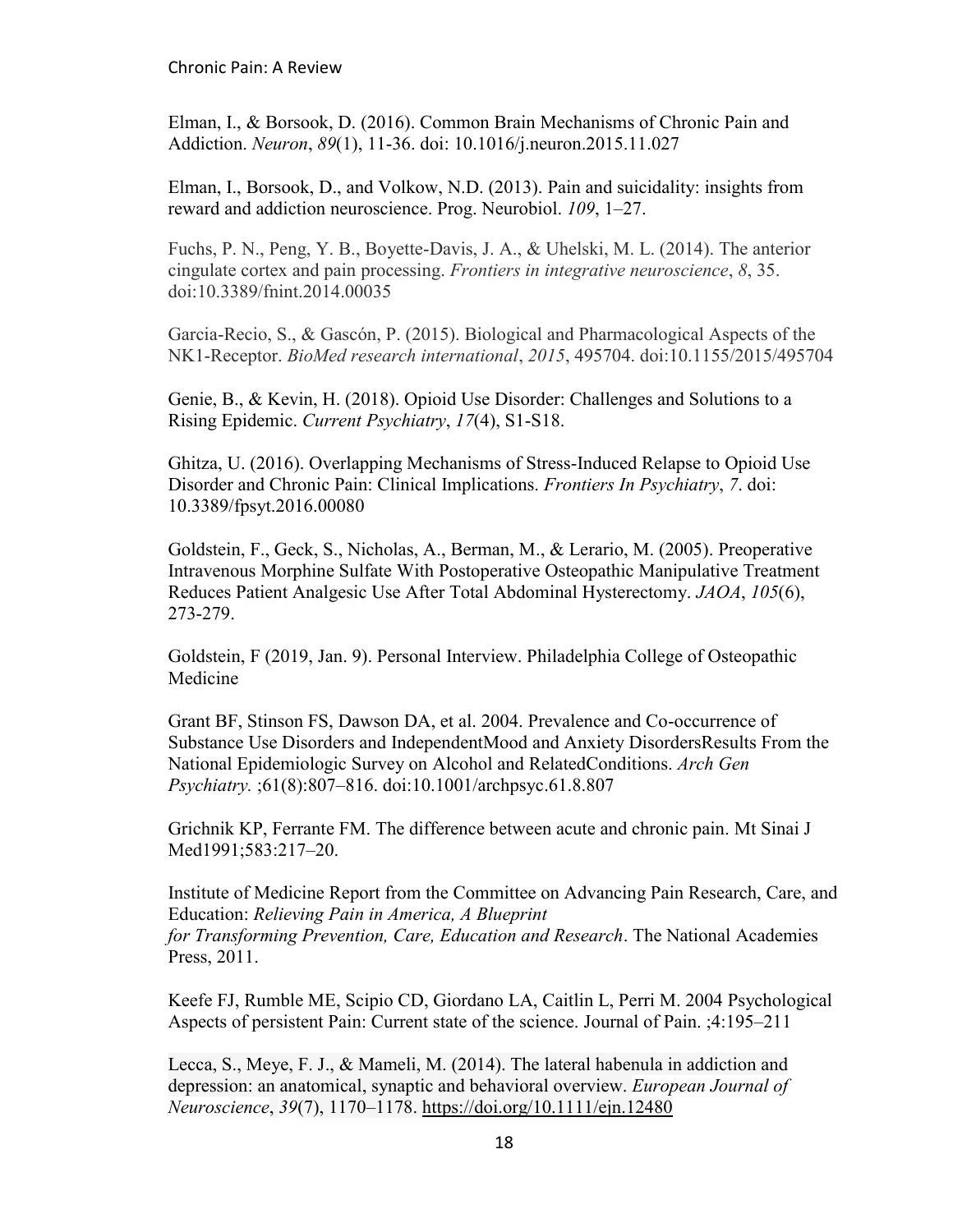Li, J., Wu, M., Zhuo, M., & Xu, Z. C. (2013). Alteration of neuronal activity after digit amputation in rat anterior cingulate cortex. *International journal of physiology, pathophysiology and pharmacology*, *5*(1), 43–51.

Li XH, Miao HH, Zhuo M. NMDA Receptor Dependent Long-term Potentiation in Chronic Pain. *Neurochem Res*. 2018;44(3):531–538. doi:10.1007/s11064-018-2614-8

Liu X.-G., Sandkühler J. (1997). **Characterization of long-term potentiation of Cfiber-evoked potentials in spinal cord dorsal horn of adult rat: essential role of NK1 and NK2 receptors.** *J. Neurophysiol*., 78 pp. 1973-1982

Lu, C., Yang, T., Zhao, H., Zhang, M., Meng, F., Fu, H., … Xu, H. (2016). Insular Cortex is Critical for the Perception, Modulation, and Chronification of Pain. *Neuroscience bulletin*, *32*(2), 191–201. doi:10.1007/s12264-016-0016-y

McCracken L.M , Zayfert C, Gross T.**The Pain Anxiety Symptoms Scale: Development and validation of a scale to measure fear of pain.**  *Pain*, 50 (1992), pp. 67-73

McEwen BS, Stellar E. Stress and the IndividualMechanisms Leading to Disease. *Arch Intern Med.*1993;153(18):2093–2101. doi:10.1001/archinte.1993.00410180039004

McWilliams, L., Cox, B., & Enns, M. (2003). Mood and anxiety disorders associated with chronic pain: an examination in a nationally representative sample. *Pain*, *106*(1), 127-133. doi: 10.1016/s0304-3959(03)00301-4

Morley, S., Eccleston, C., & Williams, A. (1999). Systematic review and meta-analysis of randomized controlled trials of cognitive behaviour therapy and behaviour therapy for chronic pain in adults, excluding headache. *Pain*, *80*(1), 1-13. doi: 10.1016/s0304- 3959(98)00255-3

Navratilova, E., Morimura, K., Xie, J., Atcherley, C., Ossipov, M., & Porreca, F. (2016). Positive emotions and brain reward circuits in chronic pain. *Journal Of Comparative Neurology*, *524*(8), 1646-1652. doi: 10.1002/cne.23968

Nicassio P, Radojevic V, Weisman M, Culbertson A, Lewis C, Clemmy P. **The role of helpnessness in the response to disease modifying drugs in rheumatoid arthritis** *J Rheumatol*, 20 (1993), pp. 1114-1120

Nicholls, J., Martin, A., Fuchs, P., Brown, D., Diamond, M., & Weisblat, D. (2012). *From neuron to brain* (5th ed.). Sunderland, MA: Sinauer Associates.

Opioid Overdose Crisis. (2018). Retrieved from [https://www.drugabuse.gov/drugs](https://www.drugabuse.gov/drugs-abuse/opioids/opioid-overdose-crisis)[abuse/opioids/opioid-overdose-crisis](https://www.drugabuse.gov/drugs-abuse/opioids/opioid-overdose-crisis)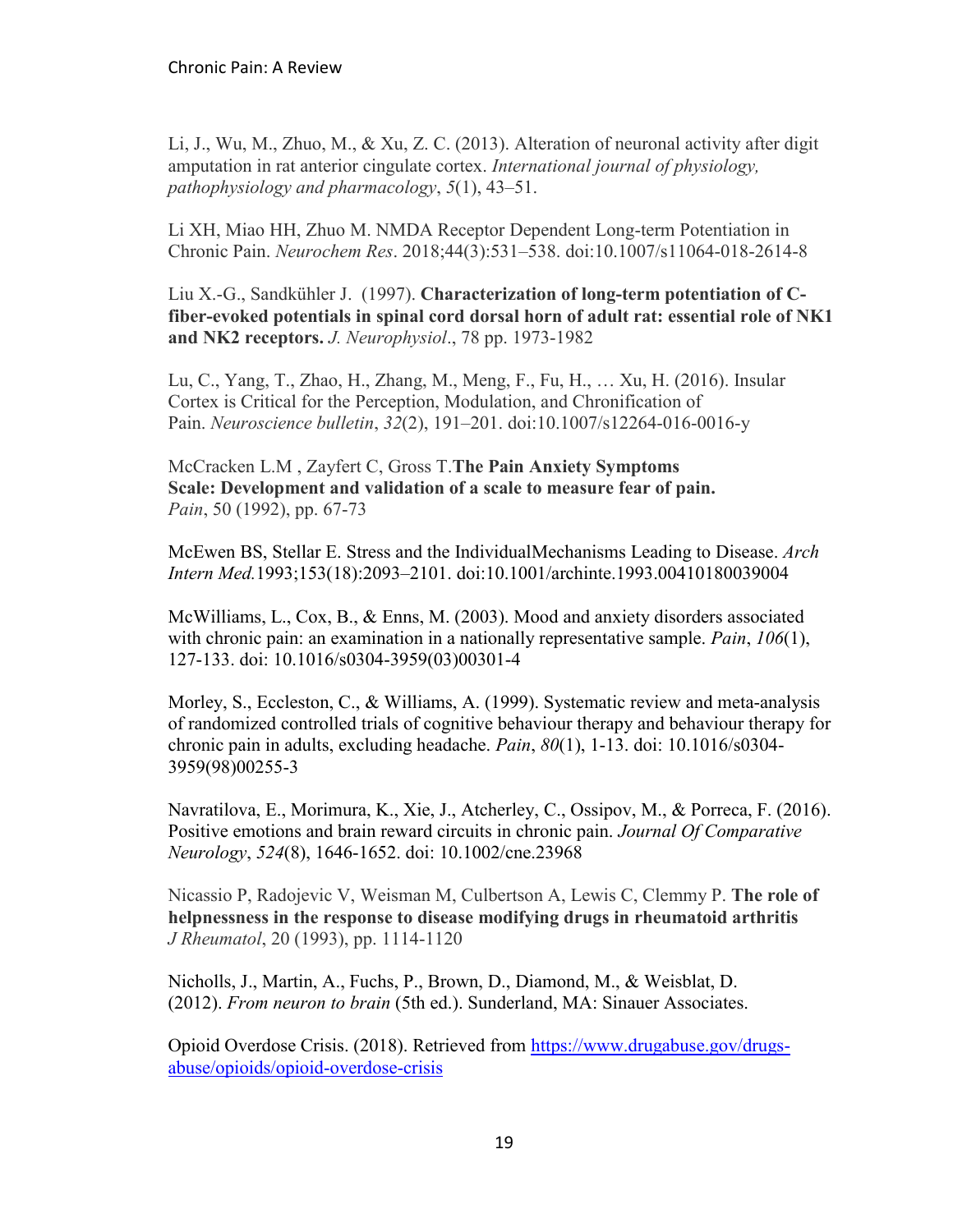Ossipov, M. H., Dussor, G. O., & Porreca, F. (2010). Central modulation of pain. *The Journal of clinical investigation*, *120*(11), 3779-87.

Park, H. J., & Moon, D. E. (2010). Pharmacologic management of chronic pain. *The Korean journal of pain*, *23*(2), 99–108. doi:10.3344/kjp.2010.23.2.99

Pasternak, Gavril W. 2005. Molecular Biology of Opioid Analgesia. *Journal of Pain and Symptom Management* , Volume 29 , Issue 5 , 2 – 9

Ruscheweyh, R., Wilder-Smith, O., Drdla, R., Liu, X. G., & Sandkühler, J. (2011). Longterm potentiation in spinal nociceptive pathways as a novel target for pain therapy. *Molecular pain*, *7*, 20. doi:10.1186/1744-8069-7-20

Scott J. Thompsona,b, Mark H. Pitchera,\*, Laura S. Stoneb, Farid Taruma, Gang Niuc, Xiaoyuan Chenc, Dale O. Kiesewetterc, Petra Schweinhardtb, M. Catherine Bushnella (Pain, (2018)

Severino, A., Wenling Chen, Hakimian, J. K., Kieffer, B. L., Gaveriaux-Ruff, C., Walwyn, W., … Chen, W. (2018). Mu-opioid receptors in nociceptive afferents produce a sustained suppression of hyperalgesia in chronic pain. *Pain (03043959)*, *159*(8), 1607– 1620.<https://doi.org/10.1097/j.pain.0000000000001247>

Sharim J. Pouratian N. (2016). Anterior Cingulotomy for the Treatment of Chronic Intractable Pain: A Systematic Review. *Pain Physician.* 19(8):537-550.

Shelton, L., Becerra, L., & Borsook, D. (2012). Unmasking the mysteries of the habenula in pain and analgesia. *Progress In Neurobiology*, *96*(2), 208-219. doi: 10.1016/j.pneurobio.2012.01.004

Strauber, R. (22 February 2019). *Intervention Theories and Practices.* Presented at the Recovery Centers of America Continuing Education Event-Interventions Theories and Practices. Mays Landing, NJ

Stopper, C. M., & Floresco, S. B. (2014). What's better for me? Fundamental role for lateral habenula in promoting subjective decision biases. *Nature Neuroscience*, *17*(1), 33–35.<https://doi.org/10.1038/nn.3587>

Taylor, A. M., Castonguay, A., Taylor, A. J., Murphy, N. P., Ghogha, A., Cook, C., … Cahill, C. M. (2015). Microglia disrupt mesolimbic reward circuitry in chronic pain. *The Journal of neuroscience : the official journal of the Society for Neuroscience*, *35*(22), 8442–8450. doi:10.1523/JNEUROSCI.4036-14.2015

Tompkins, D. A., Hobelmann, J. G., & Compton, P. (2017). Providing chronic pain management in the "Fifth Vital Sign" Era: Historical and treatment perspectives on a modern-day medical dilemma. *Drug and alcohol dependence*, *173 Suppl 1*(Suppl 1), S11–S21. doi:10.1016/j.drugalcdep.2016.12.002